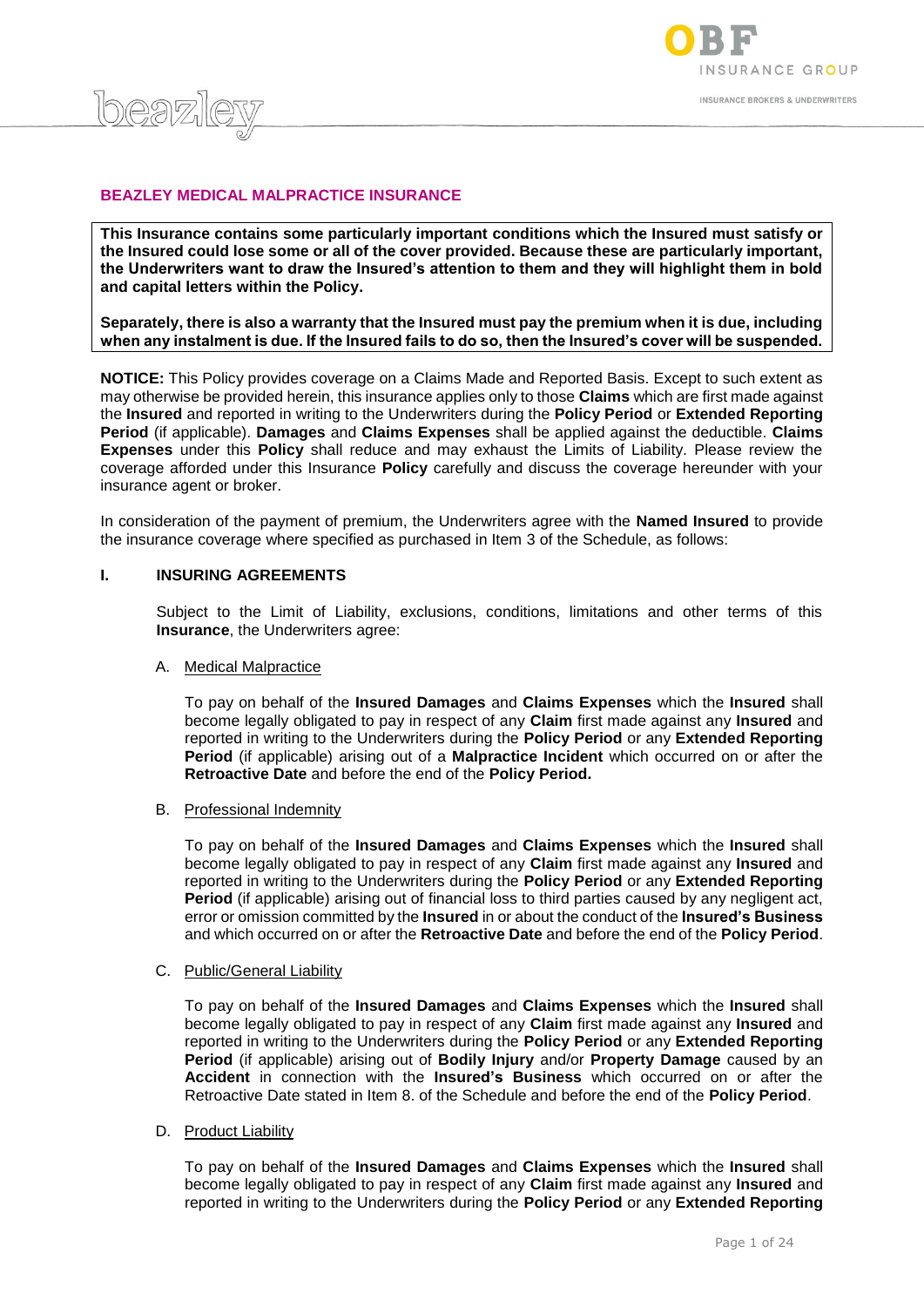



**Period** (if applicable) arising out of **Bodily Injury** and/or **Property Damage** caused by an **Accident** in the course of the **Insured's Business** and in relation to the **Insured's Products** which occurred on or after the Retroactive Date stated in Item 8. of the Schedule and before the end of the **Policy Period**.

# E. Loss of Documents

To pay on behalf of the **Insured Damages** and **Claims Expenses** which the **Insured** shall become legally obligated to pay in respect of any **Claim** first made against any **Insured** and reported in writing to the Underwriters during the **Policy Period** or any **Extended Reporting Period** (if applicable) arising out of the destruction, irrevocable damage or loss of any **Documents,** the property of or entrusted to the **Insured,** occurring during the **Policy Period**  and in or about the conduct of the **Insured's Business**.

The Underwriters will indemnify the **Insured** all costs and expenses incurred by the **Insured**  with the written consent of Underwriters in replacing or restoring such **Documents,** provided such costs and expenses are supported by bills and accounts.

#### F. Breach of Professional Confidentiality

To pay on behalf of the **Insured Damages** and **Claims Expenses** which the **Insured** shall become legally obligated to pay in respect of any **Claim** first made against any **Insured** and reported in writing to the Underwriters during the **Policy Period** or any **Extended Reporting Period** (if applicable) arising out of a breach of professional confidentiality in or about the conduct of the **Insured's Business** which occurred on or after the **Retroactive Date** and before the end of the **Policy Period.**

#### G. Libel and Slander

To pay on behalf of the **Insured Damages** and **Claims Expenses** which the **Insured** shall become legally obligated to pay in respect of any **Claim** first made against any **Insured** and reported in writing to the Underwriters during the **Policy Period** or any **Extended Reporting Period** (if applicable) arising out of libel and/or slander committed on or after the **Retroactive Date** and before the end of the **Policy Period** without malice by reason of words written or uttered by the **Insured** in or about the conduct of the **Insured's Business.**

In the event of a **Claim** the **Insured** shall, upon the reasonable request of the Underwriters, issue an apology and expression of regret, the form and content of which are to be approved by the Underwriters. If on receipt of such a request from the Underwriters the **Insured** refuses to issue such an apology and expression of regret, the Underwriters shall not be liable to defend or pay on behalf of the **Insured Damages, Claims Expenses** or any other costs incurred after the date of such refusal.

# H. Inquest Costs

To indemnify the **Insured** the costs of legal representation at any **Inquest** occurring and notified in writing to the Underwriters during the **Policy Period,** involving the **Insured** and in respect of unexpected deaths occurring and notified in writing to the Underwriters during the **Policy Period** and which may give rise to a **Claim** under Insuring Agreement I.A., (Medical Malpractice) of this Policy.

# **II. DEFINITIONS**

Words in bold face type shall have the meanings defined below or as the context may require.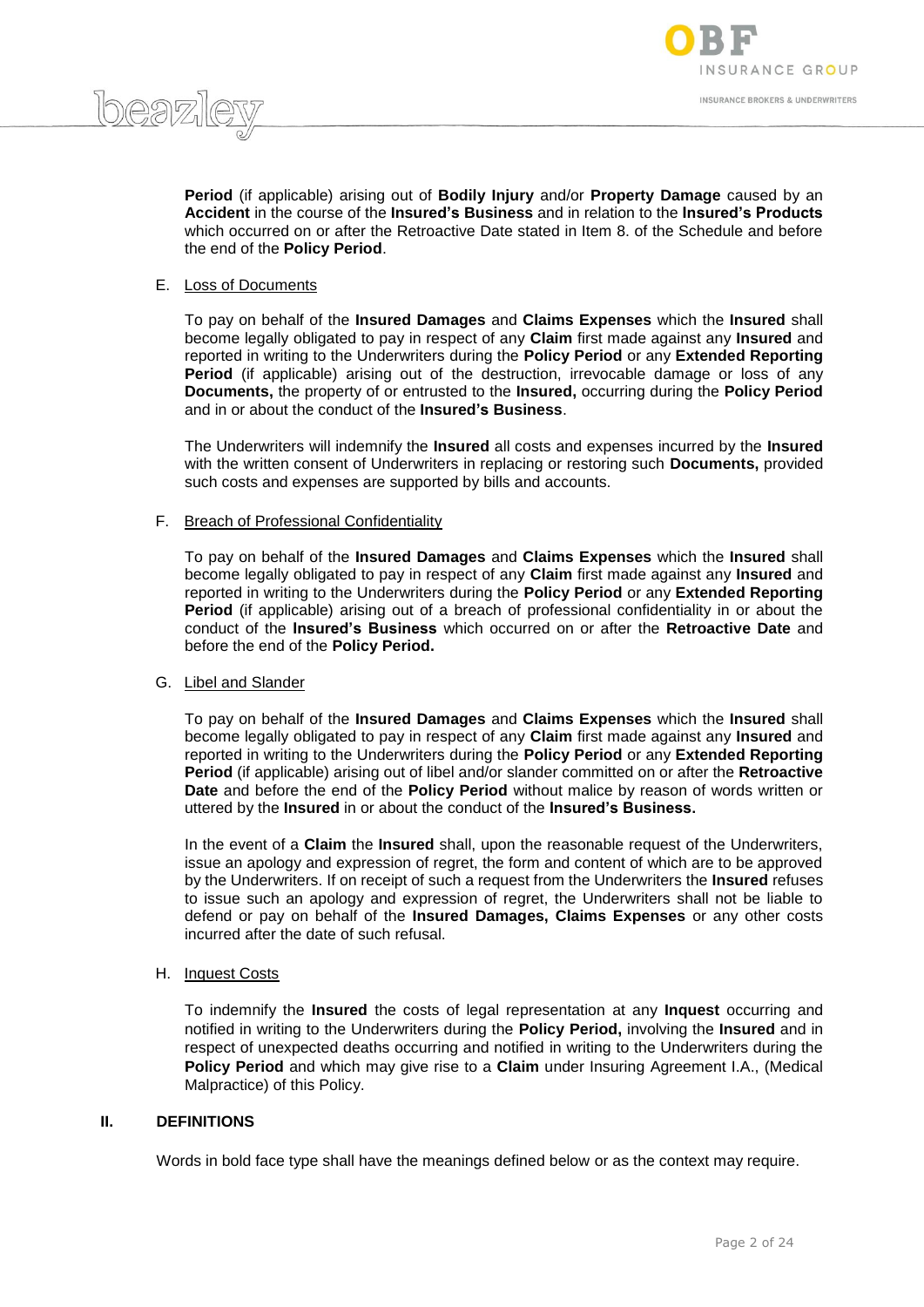

- A. **Accident** means an event or happening, including continuous or repeated exposure to substantially the same general harmful conditions, which involves one or more persons or entities;
- B. **Bodily Injury** means physical injury (including death at any time resulting therefrom), mental injury, mental illness, mental anguish, shock, sickness, disease or disability;
- C. **Business** means the ordinary course of practice of the professional or occupational activities of the business as stated in Item 10. of the Schedule.
- D. **Circumstance** means any complaint, criticism, problem, act, error, omission or event happening on or after the **Retroactive Date** but prior to the end of the **Policy Period**, which appears likely to the **Insured** to result in a **Claim**.
- E. **Claim** means a written notice received by any **Insured** during the **Policy Period** or **Extended Reporting Period** of an intention to hold the **Insured** responsible for compensation in **Damages** including the service of legal proceedings, or the institution of arbitration or mediation or similar proceedings, or a written request to toll or waive a statute of limitation against any of the **Insureds**.

Multiple **Claims** arising from the same or a series of related or repeated **Malpractice Incidents,** acts, errors, or omissions, **Accidents,** libel, slander, loss of **Documents,**  breaches of professional confidentiality, other incidents or events or from any continuing **Malpractice Incidents,** acts, errors, omissions, **Accidents,** libel, slander, loss of **Documents,** breaches of professional confidentiality, other incidents or events shall be considered a single **Claim** for the purposes of this Policy, irrespective of the number of claimants or **Insureds** involved in the **Claim**. All such **Claims** shall be deemed to have been made at the time of the first such **Claim**.

- F. **Claims Expenses** means reasonable legal and necessary experts' fees, costs and expenses incurred in the defence of a **Claim** that have been specifically consented to by the Underwriters. **Claims Expenses** do not include:
	- 1. remuneration, salaries, wages, overhead, fees or benefits of any **Insured**; or
	- 2. costs of complying with any regulatory orders, settlements, judgments, or any nonmonetary, injunctive, declaratory or administrative relief.
- G. **Damages** means a monetary judgment, award or settlement, otherwise covered by this **Policy** and subject to the Limit of Liability, which an **Insured** is legally obliged to pay as a result of a **Claim**, including interest (unless punitive in nature) and a claimant's legal costs (if taxed, or agreed by the Underwriters).

**Damages** do not include:

 $h$ eg $\nabla$ 

- 1. future profits, restitution, disgorgement of unjust enrichment or profits by an **Insured**;
- 2. return or offset of fees, charges or commissions charged by or owed to an **Insured**  for goods or services already provided or contracted to be provided;
- 3. fines, sanctions, restitution, taxes, or penalties, whether pursuant to any civil or criminal law or statute;
- 4. costs incurred by the **Insured** to correct, re-perform or complete any services in or about the **Insured's Business;**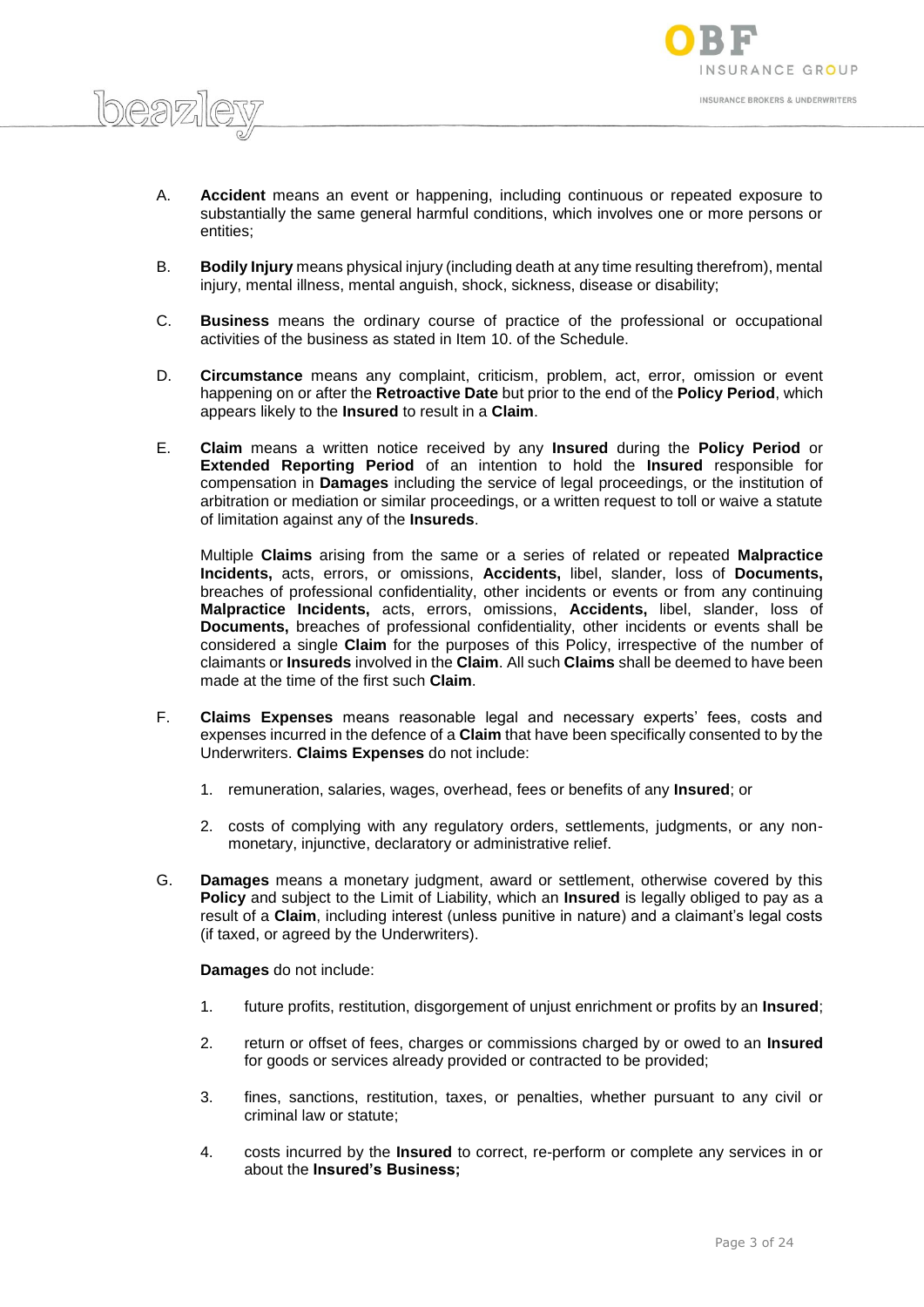

- 5. discounts, coupons, prizes, awards or other incentives offered to the **Insured's**  customers or clients;
- 6. liquidated damages to the extent that such damages exceed the amount for which the **Insured** would have been liable in the absence of such liquidated damages agreement;
- 7. damages deemed uninsurable by law;

beazi

- 8. the costs of complying with orders or agreements for equitable relief, injunctive relief, declarative relief or any other relief or recovery other than a monetary judgment, award or settlement; or
- 9. punitive, exemplary (except in Scotland) or multiplied portions of compensation, whether imposed by law or comprising a portion or all of any monetary judgment, award or settlement.
- H. **Documents** means deeds, wills, maps, plans, non-medical records, books, letters, certificates, forms and documents of any nature whether written, printed or reproduced by any other method, and does not include bearer bonds, coupons, tickets, bank notes, currency notes, negotiable instruments, medical records or any digital or computer records.
- I. **Employee** means any person employed by the **Named Insured** to perform services under a contract of service with the **Named Insured**, whose status as such can be verified by documentation existing at the time of the relevant **Malpractice Incident**, negligent act, error or omission, **Accident,** libel, slander, loss of **Documents,** breach of confidentiality, other incident or event and includes:
	- 1. any person hired by or seconded to the **Named Insured** including agency staff, staff locums, any person with a zero hour contract, and/or any **Volunteer** or intern or those obtaining work experience (or similar); and
	- 2. any person whilst on a course of study with the **Named Insured**;

but only whilst such persons are acting within the scope of their duties for the **Insured**. **Employee** does not include any **Medical Practitioner**, whether or not employed by the **Named Insured**, unless specified in Item 12. of the Schedule or otherwise agreed and endorsed on this **Policy** and additional premium paid. **Employee** does not include any independent or self-employed contractor or individual;

- J. **Extended Reporting Period** means the period of time (specified in Item 7.b of the Schedule) after the end of the **Policy Period** for reporting **Claims** made against the **Insured** during the **Policy Period** or the **Extended Reporting Period**, arising out of **Malpractice Incidents,** negligent acts, errors or omissions, **Accidents,** libel, slander, breaches of confidentiality, incidents or events which take place on or after the **Retroactive Date** and prior to the end of the **Policy Period** or loss of **Documents** occurring during the **Policy Period.**
- K. **Good Samaritan Act** means those services performed in rendering, or failing to render, without remuneration, emergency medical treatment at the scene of a medical emergency, accident or disaster by any **Insured** who is present either by chance or in response to any general emergency call, but excluding such treatment performed on the **Named Insured's Facilities**.
- L. **Inquest** means any coroner's inquest or inquiry commenced in the exercise of the coroner's powers over the **Insured** in relation to a **Malpractice Incident.**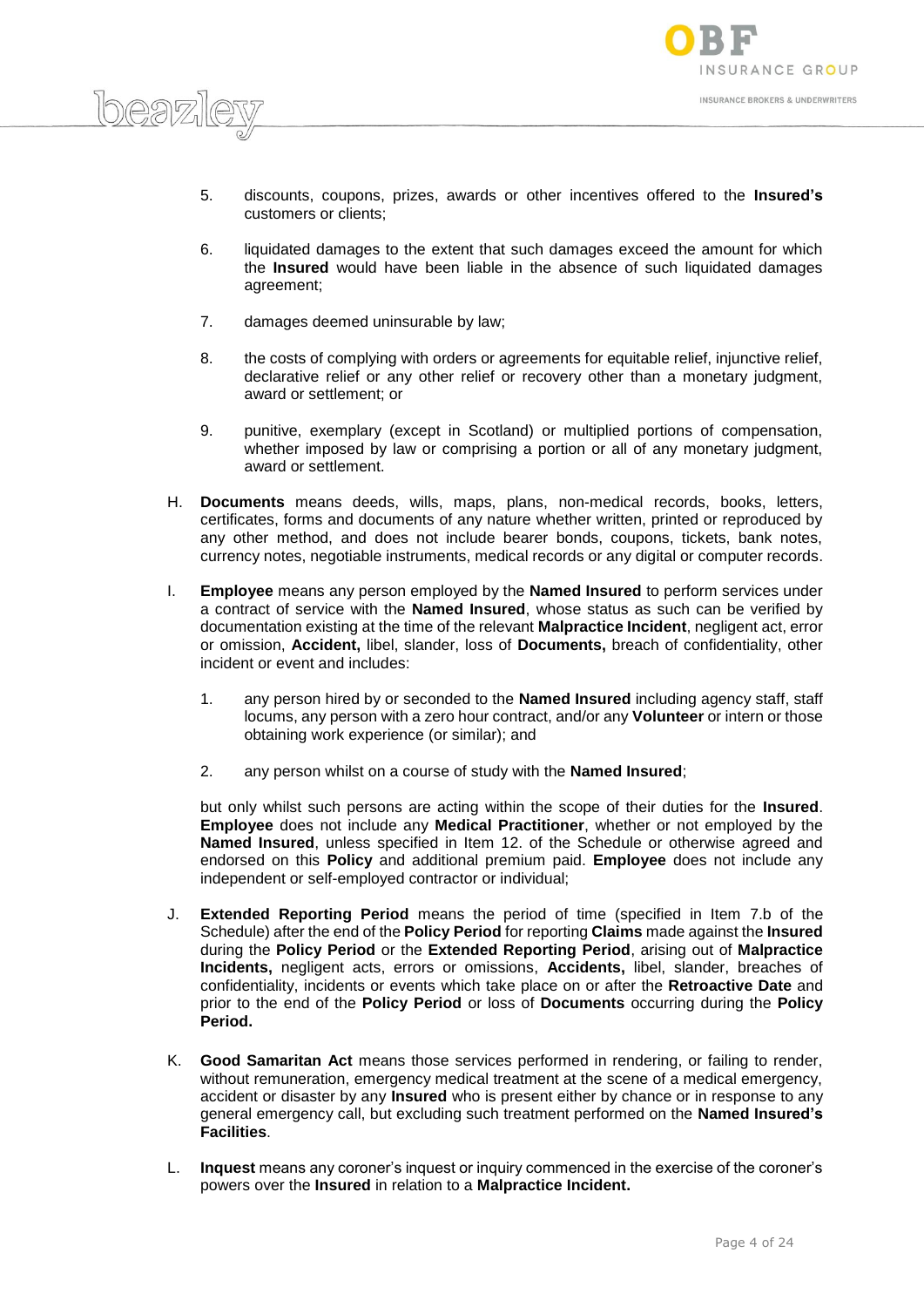

M. **Insured** means:

 $logp)$ 

- 1. the **Named Insured**;
- 2. any individual (including a principal, partner, director, a member of any Ethics Committee, Medical Director, **Employee** or **Volunteer**) but only whilst acting within the scope of and during the course of his duties for the **Insured,** other than a **Medical Practitioner**;
- 3. any **Medical Practitioner** who is an **Employee**, but only whilst acting within the scope of and during the course of his duties for the **Named Insured** and only where specified in Item 12. of the Schedule; and
- 4. any **Subsidiary**, or joint venture (to the extent of the **Named Insured's** percentage participation), if specified in Item 13. of the Schedule.
- N. **Malpractice Incident** means any **Bodily Injury** or death of a **Patient** caused by any negligent act, error or omission committed by the **Insured** in breach of their professional duty in or about the conduct of the **Insured's Business** and which occurred on or after the **Retroactive Date** but prior to the end of the **Policy Period** at the **Named Insured's Facilities** or as part of any **Good Samaritan Act** which occurred on or after the **Retroactive Date** but prior to the end of the **Policy Period.**
- O. **Medical Practitioner** means a physician, doctor, surgeon or dentist currently qualified and registered with the General Medical Council and/or Irish Medical Council and stated in Item 12. of the Schedule.
- P. **Medical Research Services** means an organised study or test that uses human research subjects to establish the effectiveness, bioequivalence, or safety of a medical **Pharmaceutical Drug** or similar product, or to verify the safety and performance of a medical device, under proper conditions of use and including any pre-test assessment;
- Q. **Named Insured** means the entity or person identified in Item 1. of the Schedule;
- R. **Named Insured's Facilities** means all locations at which the **Insured's Business** is rendered, or fail to be rendered, by an **Insured**, acting within the scope of that person's duties to the **Named Insured** but shall not include the premises of any hospital, clinic, physician office, residential nursing facility or health care provider which is not owned or leased by the **Named Insured**.
- S. **Patient** means any person or human body receiving services by the **Insured** in or about the conduct of the **Insured's Business**.
- T. **Pharmaceutical Drug** means a synthetic or natural chemical recognised by any official regulatory body in the appropriate jurisdiction:
	- 1. intended for use in the diagnosis, cure, mitigation, treatment or prevention of injury, sickness or disease in humans and which affects the structure or functioning of the human body; or
	- 2. which is a component of any **Product**;
- U. **Policy** and **Insurance** means this contract of insurance agreed by the **Named Insured** and the Underwriters on the terms contained in and evidenced by this policy of insurance and the Schedule, including any variations, endorsements, the **Proposal** and any other representation by the **Insured** or on behalf of the **Insured.**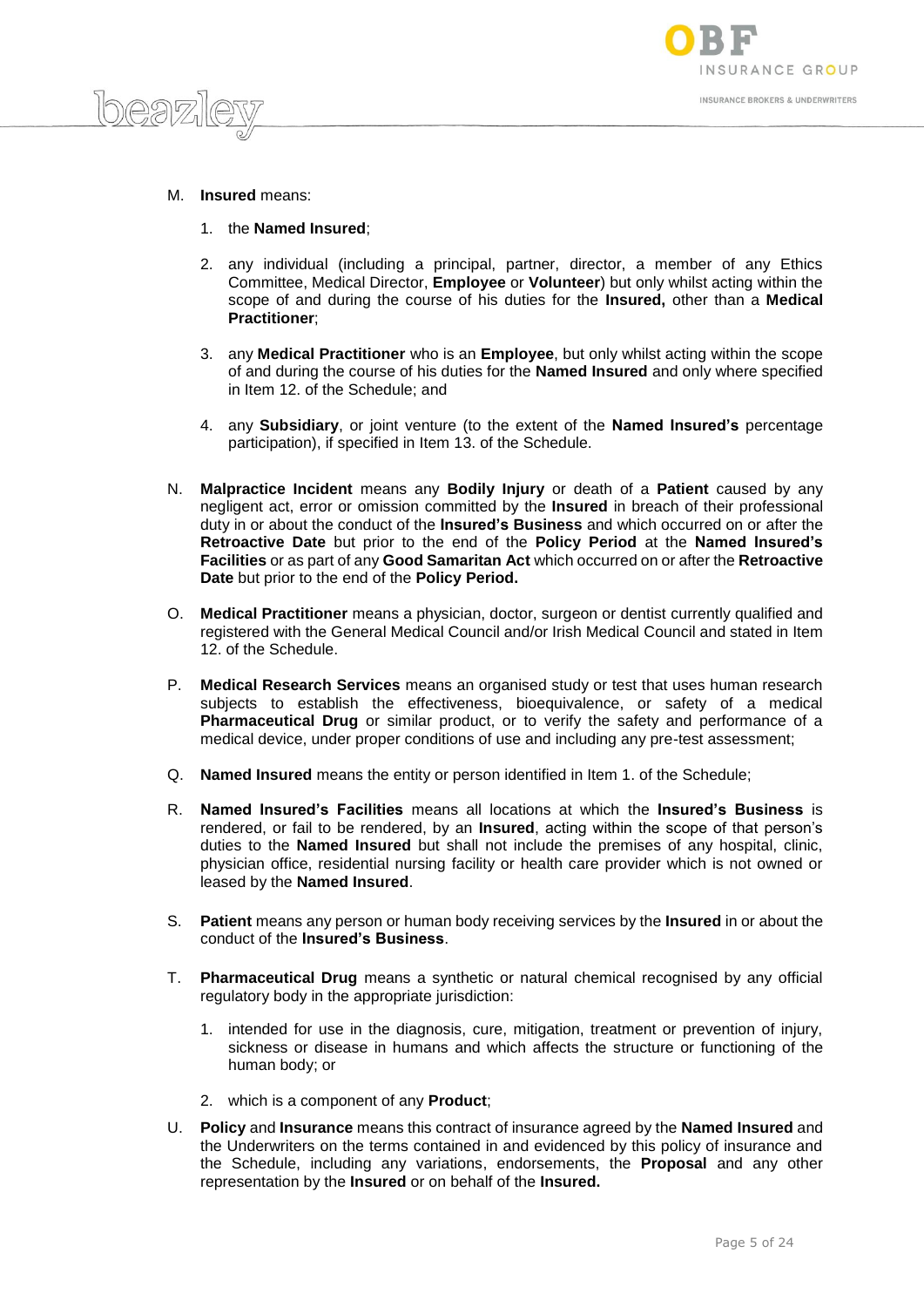

- V. **Policy Period** means the period of time between the Inception Date and the Expiry Date both specified in Item 2. of the Schedule unless terminated earlier, and specifically excludes any **Extended Reporting Period**.
- W. **Pollutants** means any solid, liquid, gaseous or thermal irritant or contaminant, including smoke, vapour, soot, fumes, other air emission, acids, toxic chemicals, alkalis, mould, spores, fungi, germs, odour, waste water, oil or oil product, infectious or medical waste, asbestos or asbestos product, lead or lead product, noise, and electric, magnetic or electromagnetic field chemicals or waste (which includes medical waste and material to be recycled, reconditioned or reclaimed).
- X. **Product** means any products or goods manufactured, sold, supplied, distributed, processed, installed, serviced, repaired, altered, treated or renovated by the **Insured** or anyone on behalf of the **Insured** in connection with the **Insured's Business** provided that such products are not owned by or in the possession or control of the **Insured** at the time of any actual or alleged **Malpractice Incident, Accident,** negligent act, error or omission, libel, slander, loss of **Documents,** breach of professional confidentiality, other incident or event and includes their packaging, containers (other than a vehicle), labelling and instructions.
- Y. **Property Damage** means physical damage to or destruction of tangible property, including consequential loss of use thereof; or loss of use of tangible property which has not been physically damaged or destroyed.
- Z. **Proposal** means:

 $h$ eaz

- 1. all information provided by or on behalf of the **Insured** to the Underwriters as part of its request for this **Insurance** (or any renewal or variation), together with all particulars and details of the methodology on the basis of which any estimates within such information were calculated or derived; and
- 2. all material information regarding the **Insured** that is publicly available and is actually provided by the **Insured** to the Underwriters, including information and materials contained on any Internet websites maintained by or on behalf of any **Insured**, prior and in relation to formation or renewal or variation of this **Insurance.**
- AA. **Retroactive Date** means the date specified in Item 8. of the Schedule.
- BB. **Subsidiary** means:
	- 1. any entity, while more than 50% of the outstanding voting securities representing the present right to vote for the election or appointment or designation of such entity's directors, managers or equivalent are owned or controlled by the **Named Insured**  directly or indirectly; or
	- 2. any joint venture while the **Named Insured** has managerial control, or while it has the right to elect or designate or otherwise appoint or directly or indirectly control the appointment of more than 50% of such entity's directors, trustees, managers or equivalent;

as designated in Item 13. of the Schedule.

CC. **Volunteer** means a person who is not an **Employee**, and who donates his work and acts at the direction of and within the scope of duties determined by the **Named Insured**, and is not paid a fee, salary or other compensation by either the **Named Insured** or anyone else for their work performed by or on behalf of the **Named Insured**.

#### **III. DEFENCE AND SETTLEMENT**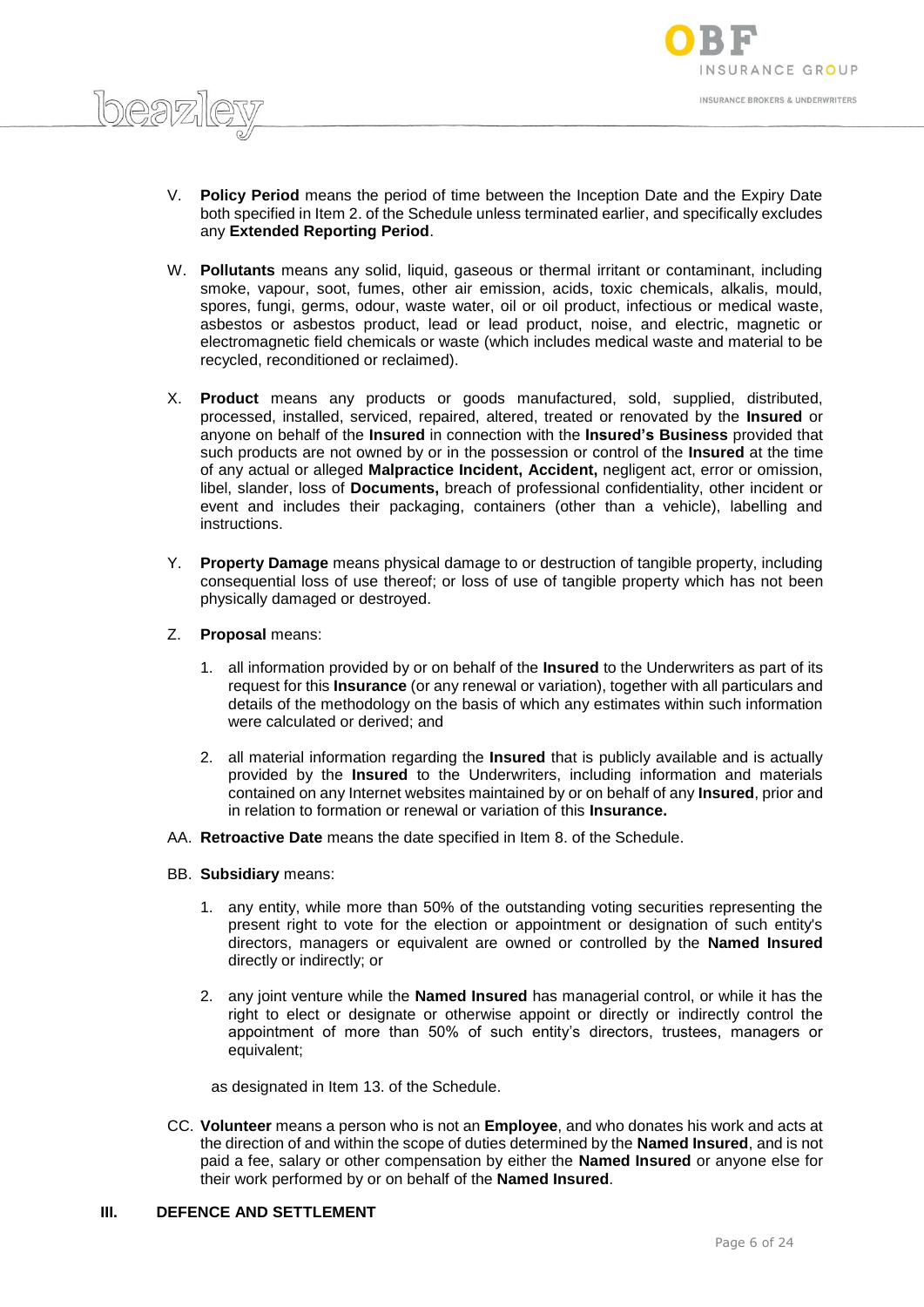

- A. The Underwriters shall defend the **Insured** for any **Claim** made against the **Insured**, even if any of the allegations of the **Claim** are groundless, false or fraudulent.
- B. The Underwriters shall choose a solicitor and/or counsel to conduct the defence in conjunction with the **Insured**, but in the event of disagreement the decision of the Underwriters is final.
- C. The Limit of Liability available to pay **Damages** shall be reduced and may be completely exhausted by payment of **Claims Expenses**. **Damages** and **Claims Expenses** shall be applied against the Deductible specified in Item 5. of the Schedule.
- D. The Underwriters shall have the right to make any investigation they deem reasonably necessary in relation to this **Insurance.**
- E. If the **Insured** refuses to consent to any settlement or compromise recommended by the Underwriters and acceptable to the claimant or relevant party or body and elects to contest the **Claim**, the Underwriters' liability for any **Damages** and **Claims Expenses** shall not exceed the amount for which the **Claim** could have been settled, less the remaining Deductible, plus the **Claims Expenses** incurred up to the time of such refusal, or the applicable Limit of Liability, whichever is less, and the Underwriters shall have the right to withdraw from the defence of the **Claim** without further liability by tendering control of the defence to the **Insured**.
- F. The Underwriters shall not be obliged to pay any **Damages**, **Claims Expenses** or any other costs covered under this **Policy** or to undertake or continue the defence of any **Claim**, after the applicable Limit of Liability has been exhausted by payment of **Damages** or **Claims Expenses** or after deposit of the remaining applicable Limit of Liability in a court of competent jurisdiction, or by payment to the **Insured**, and that upon such payment the Underwriters shall have the right to withdraw from the further defence of the **Claim** without further liability to any **Insured** by tendering control of such defence to the **Insured**.

#### **IV. TERRITORIAL AND JURISDICTIONAL LIMITS**

 $log27$ 

This **Insurance** applies anywhere in the world (Territorial Limits) but only if the **Claim** is first made against the **Insured** in those countries stated in Item 16. of the Schedule (Jurisdictional Limits).

## **V. EXCLUSIONS APPLICABLE TO ALL INSURING AGREEMENTS**

This **Insurance** does not apply to **Damages** or **Claims Expenses** incurred with respect to any **Claim** or any **Inquest** costs**:**

- A. arising out of or resulting from the operation by the **Insured** of blood banks or human tissue banks except where these are provided solely by the **Insured** as part of its usual **Business**;
- B. arising out of or resulting from **Medical Research Services** or in any connection with medical trials or drug testing;
- C. arising out of or resulting from any **Malpractice Incident,** act, error or omission, **Accident,**  loss of **Documents,** libel, slander, breach of professional confidentiality, **Inquest,** other incident or event committed or occurring prior to the Inception Date:
	- 1. if any **Insured** on or before the Inception Date knew or could have reasonably foreseen that such **Malpractice Incident,** act, error or omission, **Accident,** libel, slander, loss of **Documents,** breach of professional confidentiality, **Inquest,** other incident or event might be expected to be the basis of a **Claim**; or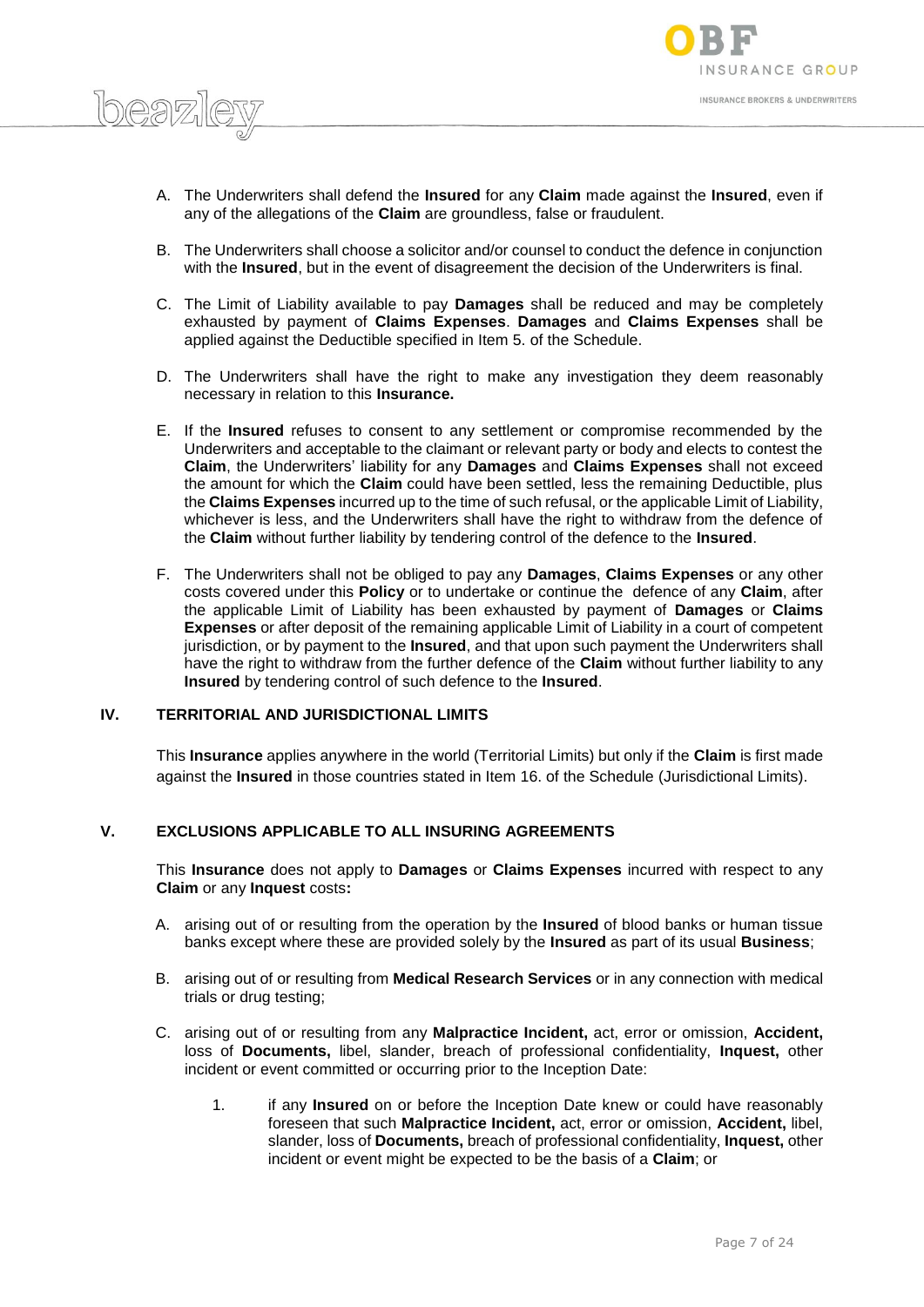

- 2. in respect of which any **Insured** has given notice of a **Circumstance** which might lead to a **Claim** to the underwriter of any other policy in force, or to any medical defence organisation, prior to the Inception Date;
- D. made against any **Insured** by any other **Insured**; except that this exclusion shall not apply to **Bodily Injury** sustained by any **Insured** as a recipient of services in or about the conduct of the **Insured**'s **Business** rendered, or which fail to be rendered, by any **Insured**;
- E. arising out of or relating to any liability under any contract or agreement, whether written or oral, unless such liability would have attached to the **Insured** in the absence of such contract or agreement;
- F. arising out of or resulting from any **Products,** the manufacture of any **Products** (unless covered under Insuring Agreement I.D., (Product Liability),
- G. arising out of the construction, alteration, repackaging, repair, recall, servicing, or treating of any **Products** sold, supplied or distributed by the **Insured** and any **Claim** arising out of the failure of any **Product** to fulfil the purpose for which it was designed, or to perform as specified, warranted or guaranteed; except that this exclusion shall not apply to any **Claim** in respect of the application or preparation of any medicinal or pharmacological **Products** (which have been approved by the relevant regulatory, licencing or registration authority) to a **Patient** in the provision of services in or about the conduct of the **Insured's Business**;
- H. made against any director or officer or **Employee** of the **Insured** (including shadow directors) arising from any act, error or omission, actual or alleged breach of trust, breach of warranty of authority, or breach of duty committed or attempted by such director or officer or **Employee**, where such **Claim** is made solely by reason of his holding the position of director or officer or **Employee** and having acted in that capacity;
- I. in relation to any obligation for which the **Insured** may be liable under any Employment Law, Workers' Compensation, Unemployment Compensation, Disability Benefits Law, employment protection legislation, employer's liability, or under any similar law, in respect of any **Employee**; except that this exclusion shall not apply to any **Claim** arising out of any **Bodily Injury** of an **Employee** which is caused by a **Malpractice Incident** by an **Insured** where the **Employee** is a **Patient** of the **Insured**;
- J. arising out of or resulting from discrimination including discriminatory employment practices, allegations of actual or alleged violations of civil rights or acts of discrimination based entirely or in part on the race, gender, pregnancy, national origin, religion, age or sexual orientation, except where the claimant against the **Insured** is a **Patient** of the **Insured**;
- K. directly caused by or materially contributed to by the influence of intoxicants, alcohol or narcotics. If the Underwriters allege that this exclusion precludes coverage of any **Damages Claim Expenses** or other costs covered under this **Policy,** the burden of proving the contrary shall be upon the **Insured**;
- L. arising out of or resulting from any criminal, dishonest, fraudulent or malicious act, error or omission of any **Insured**;
- M. arising out of or resulting from:

 $D \Omega \nabla$ 

1. any conduct, physical act, gesture, or spoken or written words of a sexual or physically violent nature by any **Insured**, including sexual intimacy (whether or not consensual), sexual molestation, sexual or physical assault or battery, sexual or physical abuse, sexual harassment or exploitation; or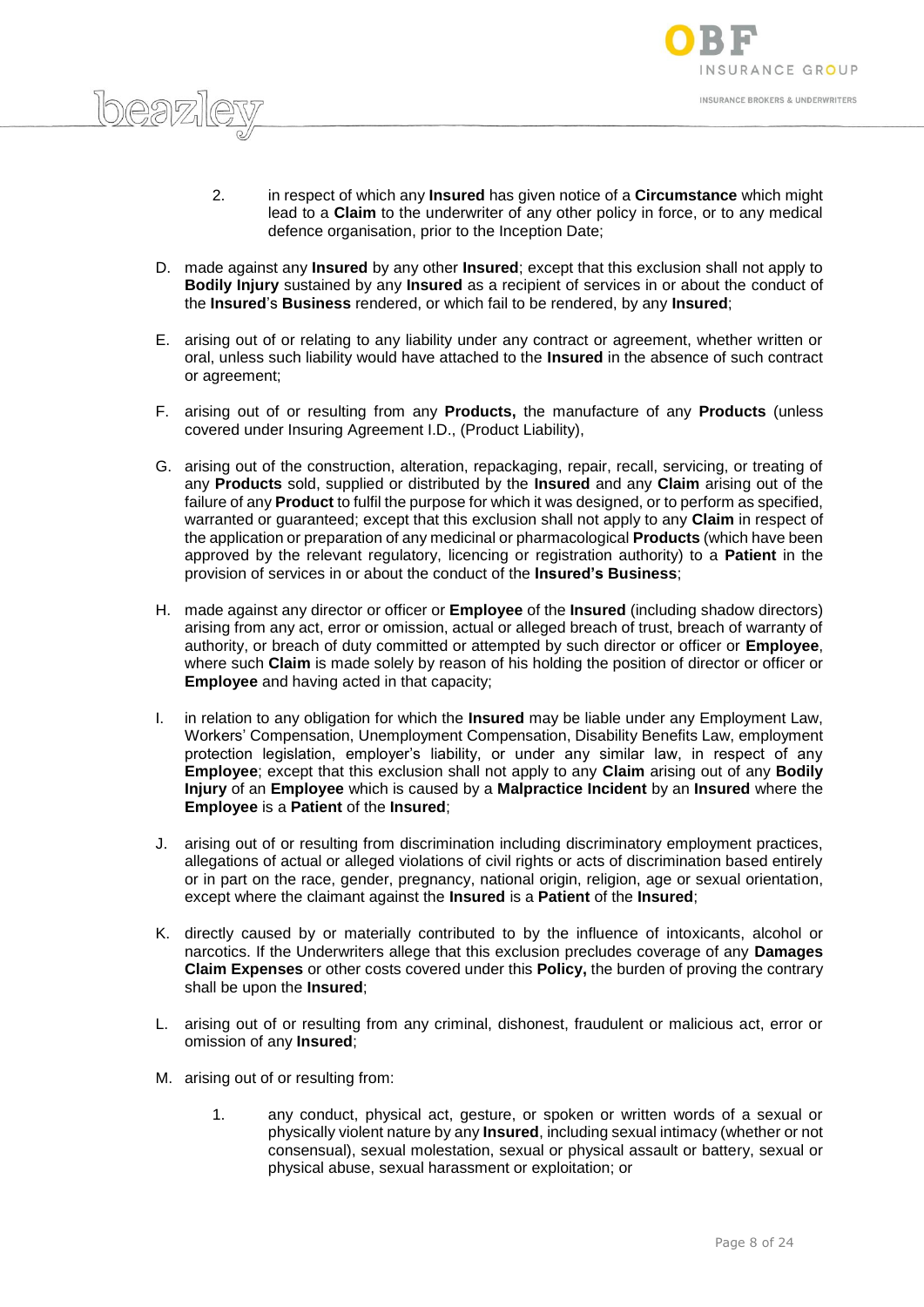

- 2. the **Insured's** actual or alleged negligent employment, investigation, supervision, hiring, training or retention of any **Employee**, **Insured** or person for whom the **Insured** is legally responsible and whose conduct falls within paragraph M.1. above.
- N. directly or indirectly caused by, or contributed to by, or arising from ionising radiations or contamination by radioactivity from any nuclear fuel or from any nuclear waste from the combustion of nuclear fuel or from the radioactive, toxic, explosive or other hazardous properties of any explosive nuclear assembly or nuclear component thereof.;
- O. directly or indirectly arising out of or resulting from:

 $logn$ 

- 1. **Bodily injury** or loss of or damage to, or loss of the use of property directly or indirectly caused by seepage, subsidence, pollution or contamination;
- 2. the actual, alleged or threatened discharge, dispersal, release or escape or failure to detect the presence of **Pollutants**, or any governmental, judicial or regulatory directive or request that the **Insured** or anyone acting under the **Insured's**  direction or control test for, monitor, clean up, remove, contain, treat, detoxify or neutralize **Pollutants**. Or
- 3. the manufacture, distribution, sale, resale, rebranding, installation, repair, removal, encapsulation, abatement, replacement or handling of, exposure to or testing for **Pollutants** contained in a product, carried on clothing, inhaled, transmitted in any fashion or found in any form whatsoever.

However, this exclusion shall not apply to the extent that any **Patient** is being treated for exposure to any **Pollutant**.

- P. directly or indirectly arising out of, or resulting from or in consequence of, or in any way involving the actual, potential, alleged or threatened formation, growth, presence, release or dispersal of any fungi, moulds, spores, organic pathogens, micro-organisms or mycotoxins of any kind, except where forming part of the usual provision of the **Insured's Business**;
- Q. arising out of or resulting from any **Insured's** digital or electronic data processing services, including:
	- 1. conversion of data from source material into media for processing on the **Insured's** electronic data processing system;
	- 2. processing of data by the **Insured** on the **Insured's** electronic data processing system;
	- 3. design or formulation of an electronic data processing program or system;
	- 4. any liability arising from:
		- i) the failure of any program, instruction or data for use in any computer or other electronic processing device, equipment or system to function in the manner expected or intended;
		- ii) the transmission or receipt of any virus, program or code that causes loss or damages to any computer system and /or prevents or impairs its proper function or performance; or
		- iii) unauthorised access to any computer system;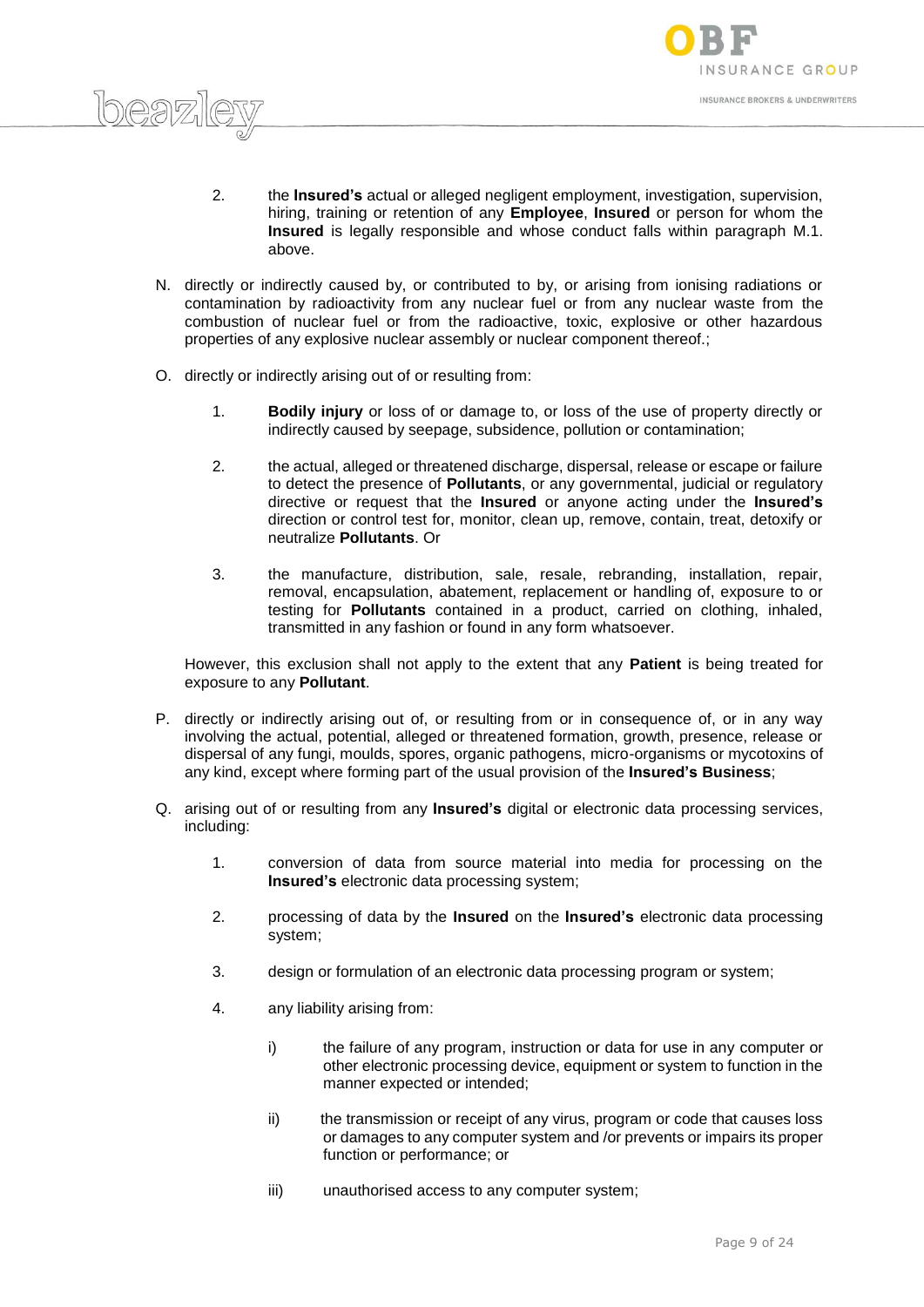

- iv) the functioning, non-functioning, improperly functioning, availability or unavailability of:
	- a) the internet or similar facility; or

 $\log 2$ 

- b) any intranet or private network or similar facility; or
- c) any website, bulletin board, chat room, search engine, portal or similar third party application service;
- v) the alteration, corruption, destruction, distortion, erasure, theft or other loss of or damage to data, software, information repository, microchip, integrated system or similar device, in any computer equipment or noncomputer equipment or any kind of programming or instruction set;
- vi) any loss of use or functionality, whether partial or entire, of data, coding, program, software, any computer or computer system or other device dependent upon any microchip or embedded logic and any ensuing inability or failure of any **Insured** to conduct business;
- vii) any alteration, breach, corruption, destruction, or failure of any computer, network systems or firewalls;
- viii) theft, loss, or unauthorised disclosure or access to personally identifiable information including non-public personal information, medical or healthcare information (including protected health information) in the care, custody or control of the **Insured** or a third party for whose such unauthorised disclosure or access the **Insured** is legally liable, or violation of a privacy law protecting such information, including any consequential liability (including any failure to comply with any legislation requiring monitoring or notification to any person affected by any of the above, or in respect of any related regulatory proceeding or investigation);
- ix) theft, loss, or unauthorised disclosure or access to information emanating from a third party that the **Insured** is required by agreement to maintain confidential; or
- x) any breach of the Data Protection Acts 1984 and 1998.
- R. against any **Subsidiary** designated in Item 13 of the Schedule or its past, present, or future employees, directors, officers, trustees, review board or committee members, or volunteers acting in their capacity as such, which are based upon, arise out of, directly or indirectly result from, are in consequence of, or in any way involve any fact, **Circumstance**, situation, transaction, event, **Accident, Malpractice Incident** or negligent acts, errors or omissions, libel, slander, breach of professional confidentiality, other incident or series of facts, **Circumstances**, situations, transactions, events, **Accidents, Malpractice Incidents** or negligent acts, errors or omissions, libel, slander, breach of professional confidentiality, other incident or event happening before the date such entity became a **Subsidiary** or after the date it ceased to be a **Subsidiary**;
- S. relating to or arising out of asbestos, silica or lead, unless occurring as part of and during the provision of the **Insured's Business**;
- T. arising out of or resulting from **Bodily Injury** and **Property Damage.** However, this exclusion does not apply to **Bodily Injury** arising out of a **Malpractice Incident** or **Bodily Injury** and **Property Damage** covered under Insuring Agreements I.C. and I.D;
- U. based on the wilful non-compliance of any **Insured** with any local or international rules, regulations and statutes in relation to food and drug health and safety or administration, or treating a **Patient** with any drugs, medical devices, biologics or radiation-emitting products that have been disapproved or not then approved by any appropriate regulatory organisation;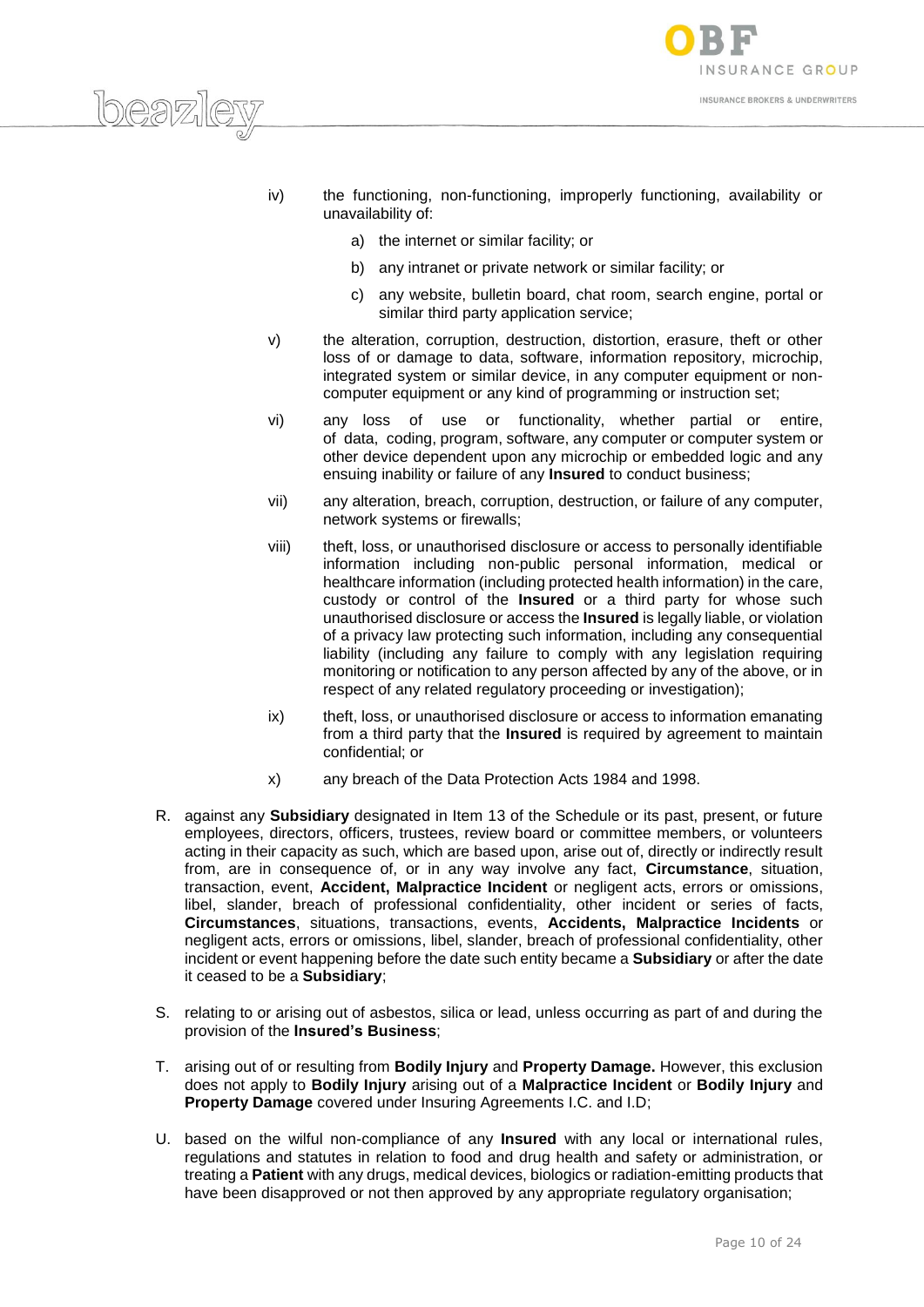

- V. arising out of or resulting from any wrongful or unlawful detention in breach of the Mental Health Act 1983 or the Human Rights Act 1998;
- W. arising out of or resulting from the **Insured's** actual or alleged ownership, rental, lease, maintenance, operation, use, repair, voluntary or involuntary sale, transfer, exchange, gift, abandonment or condemnation of any automobiles, aircraft, watercraft and other kinds of conveyances including mechanically propelled vehicles, or any loading, or unloading of any motor vehicle, trailer, watercraft, aircraft, or other such conveyance, or at or on or near a helipad;
- X. arising out of or resulting from any **Bodily Injury** to any **Employee** during the course of his employment with the **Insured**, or to his spouse, child, parent, or sibling arising out of such **Bodily Injury**. However, this exclusion shall not apply to any **Claim** arising out of any **Bodily Injury** of an **Employee** which is caused by a **Malpractice Incident** of an **Insured** where the **Employee** is a **Patient** of the **Insured** and suffers **Bodily Injury** as a **Patient**; or
- Y. directly or indirectly caused by, resulting from or in connection with any of the following regardless of any other cause or event contributing concurrently or in any other sequence to the loss:
	- 1. war, invasion, acts of foreign enemies, hostilities or warlike operations (whether war be declared or not), civil war, rebellion, revolution, insurrection, civil commotion assuming the proportions of or amounting to an uprising, military or usurped power; or
	- 2. any **Act of Terrorism**.

An **Act of Terrorism** means an act, including the use of force or violence and/or the threat thereof, of any person or group of persons, whether acting alone or on behalf of or in connection with any organisation or government, committed for political, religious, ideological or similar purposes including the intention to influence any government and/or to put the public, or any section of the public, in fear.

This **Policy** also excludes **Damages** or **Claim Expenses** directly or indirectly caused by, resulting from or in connection with any action taken in controlling, preventing, suppressing or in any way relating to (1) or (2) above.

If the Underwriters allege that by reason of this exclusion any **Damages** or **Claim Expenses** are not covered by this **Insurance**, the burden of proving the contrary shall be upon the **Insured**;

- Z. arising out of or in connection with any acts, errors or omissions of an **Insured**, if a **Medical Practitioner**, which are outside the scope of work of, or are not conducted for or on behalf of, the **Named Insured** including all work carried out privately by an **Insured**; or
- AA. arising out of the ownership, possession or use of any land or building;
- BB. arising out of the conduct of any partnership or joint venture of which the **Insured** is a partner or member and which is not designated in this **Policy** as an **Insured**.
- CC. arising out of any **Malpractice Incident, Accident,** act, error, omission, libel, slander, breach of professional confidentiality, other incident or event, illness, disease of the human body, **Business** or operations committed or occurring wholly or in part before the **Retroactive Date**.
- DD. any costs relating to the defence of any regulatory, disciplinary or professional misconduct proceedings or investigation brought against the **Insured,** whether in respect of an **Inquiry** or otherwise, unless expressly provided for in this **Policy**.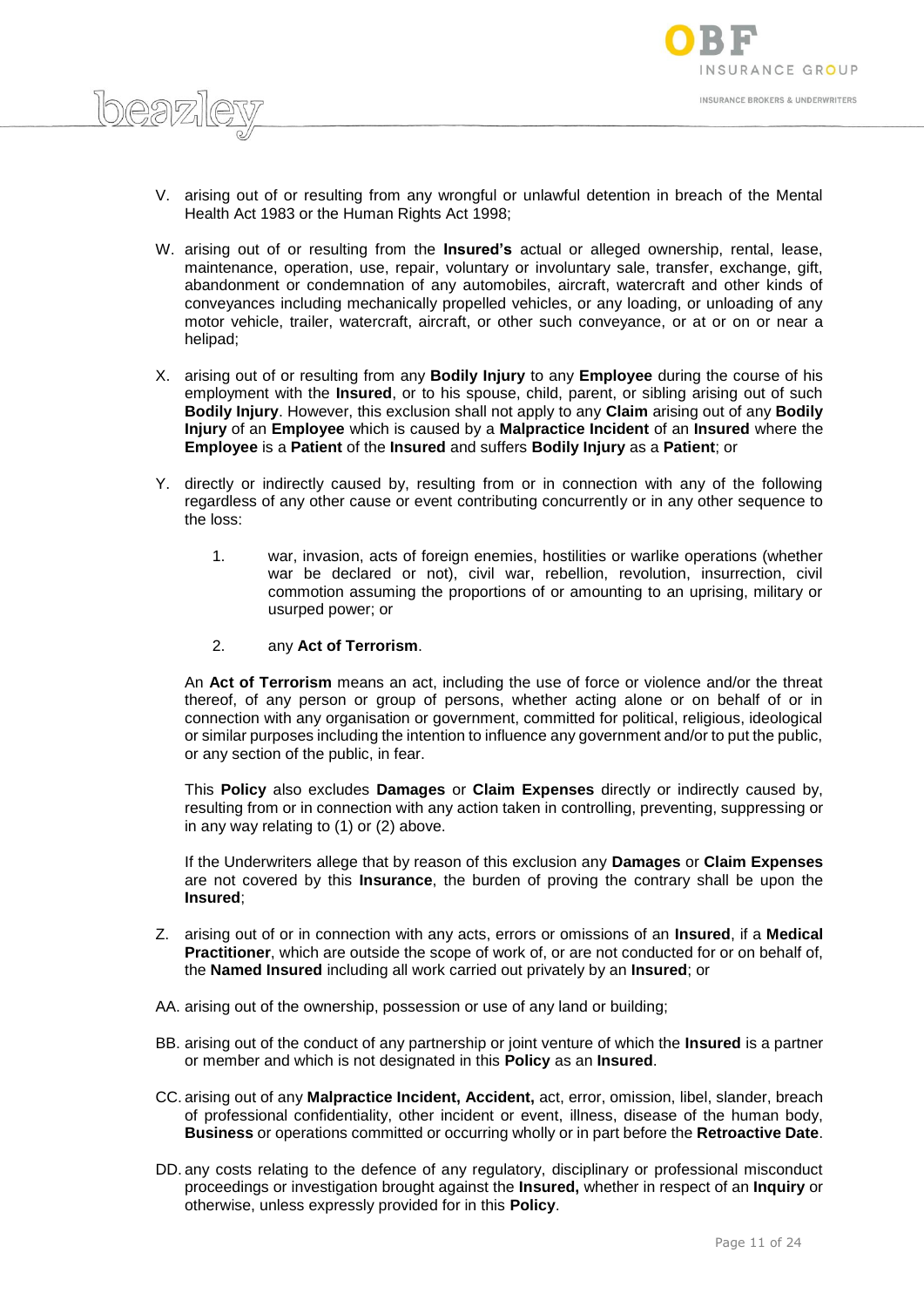

- EE. arising out of any Hepatitis Non A or any condition directly or indirectly caused, or associated with, the human immunodeficiency syndrome (HIV) or the mutants, derivatives thereof or in any way related to Acquired Immune Deficiency Syndrome (AIDS) or AIDS related complex (ARC) or syndrome or condition of a similar kind howsoever it may be named.
- FF. arising out of the bankruptcy or insolvency of any **Insured.**

 $log27$ 

- GG.made within or any judgement, award or settlement made within countries which operate under the laws of the United States of America or Canada (or any order made anywhere in the world to enforce such judgement, award or settlement either in whole or in part), unless the **Insured**  has requested that there shall no be limitation and has accepted the terms offered by Underwriters granting such cover which offer and acceptance must be signified by specific endorsement (including any reinstatement provision) to this policy.
- HH. arising out of any actual or alleged infringement of any patent or patent rights or misuse or abuse of any patent;
- II. arising out of any actual or alleged use or misappropriation of any ideas, plagiarism, misappropriation of likeness or misappropriation or infringement of any intellectual property right, including trademark, trade secret, trade dress and copyright or infringement of the Data Protection Act 1998.
- JJ. in relation to Insuring Agreement I.G., arising out of the contents of any journal or publication, or in any communication or contribution to the press or media.

# **VI. ADDITIONAL EXCLUSIONS APPLICABLE TO INSURING AGREEMENT I.B., (PROFESSIONAL INDEMNITY)**

This **Insurance** does not apply to **Damages** or **Claims Expenses** incurred with respect to any **Claim** or any other costs**:**

- A. arising from any **Malpractice Incident** covered under Insuring Agreement I.A. (Medical Malpractice) or professional services rendered which are not within the conduct of the **Insured's Business**;
- B. made against any person who is during the **Policy Period** a principal, partner, director, a member of any ethics committee, employee or volunteer of the **Named Insured** in respect of **Claims** arising from work undertaken that is not on behalf of the **Insured**;
- C. made by any parent, **Subsidiary** or associated company.

# **VII. ADDITIONAL EXCLUSIONS APPLICABLE TO INSURING AGREEMENT I.C., (PUBLIC/GENERAL LIABILTY) AND I.D., (PRODUCT LIABILITY)**

This **Insurance** does not apply to **Damages** or **Claims Expenses** incurred with respect to any **Claim** or any other costs**:**

- A. arising out of a **Malpractice Incident** or any actual or alleged breach of the **Insured's**  professional duty;
- B. arising out of **Bodily Injury** to an **Employee** of the **Insured;**
- C. arising out of transmission of computer virus;
- D. arising out of **Property Damage** belonging to the **Insured** or which at the time of the damage is in the **Insured's** care, custody or control. However, this exclusion does not apply to: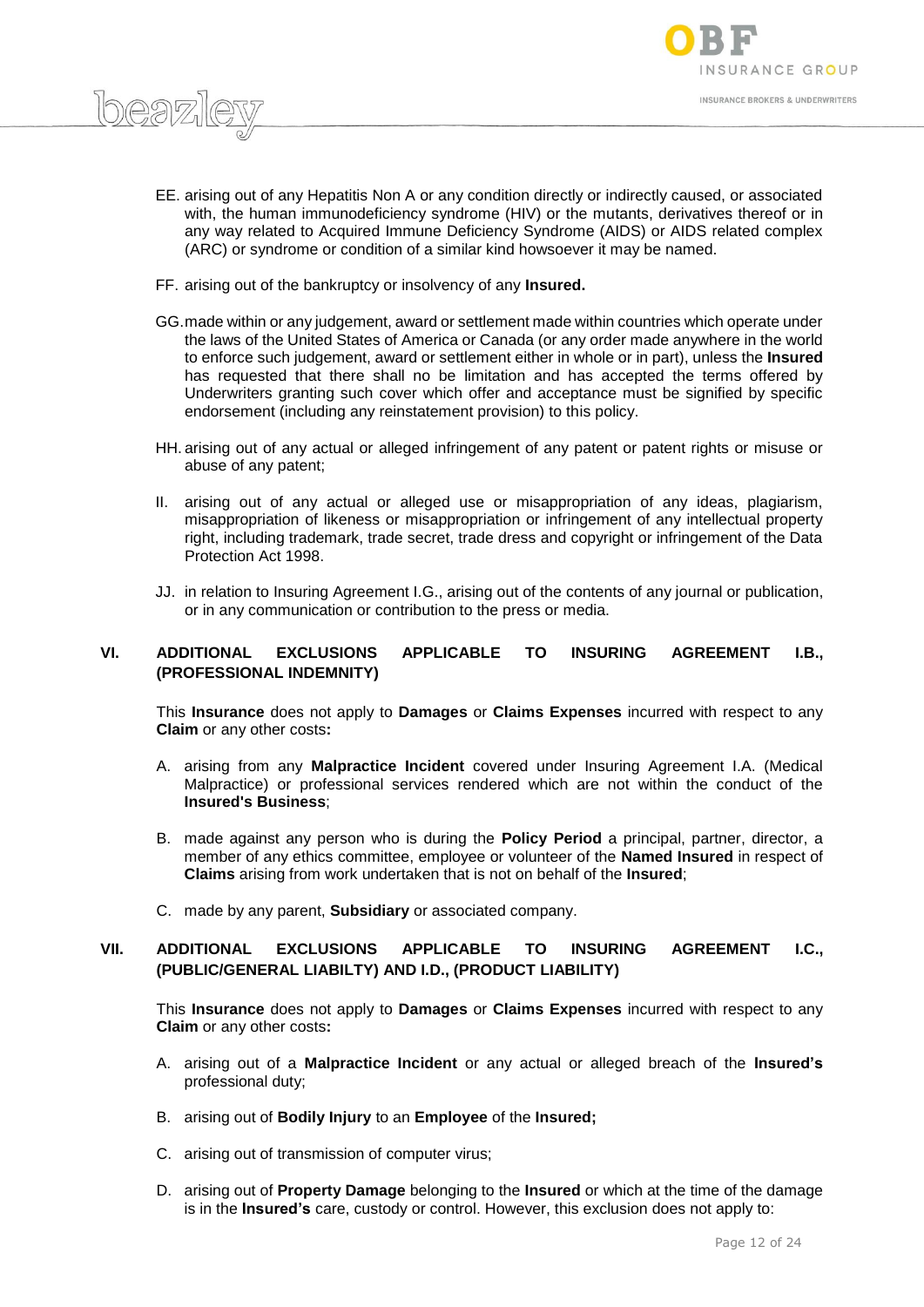

- 1. vehicles or personal belongings of **Employees** and visitors, while they are located in the **Named Insured's Facilities;**
- 2. premises rented to the **Insured,** for loss or damage not insurable under property insurance policies and for which the **Insured** would not be liable other than by the lease or agreement.
- E. arising out of **Property Damage** to work performed by or on behalf of the **Named Insured**  arising out of work or any portion thereof, or out of materials, parts or equipment furnished in connection therewith.

#### **VIII. LIMIT OF LIABILITY**

 $h$ eaz

- A. The Limit of Liability stated in Item 4.  $(1)$ ,  $(2)$ ,  $(3)$ ,  $(4)$ ,  $(5)$ ,  $(6)$  and  $(7)$  of the Schedule as "Each **Claim**" is the Underwriters' Limit of Liability for all **Damages** and **Claims Expenses** arising out of each **Claim** under Insuring Agreements I.A., I.B., I.C., I.D., I.E., I.F. and I.G., respectively.
- B. The Limit of Liability stated in Item 4.(8) of the Schedule as "Each **Inquest**" is the Underwriters' Limit of Liability for all **Inquest's** costs under Insuring Agreement I.H.
- C. The Limit of Liability stated in Item 4.(9) of the Schedule as "Policy Aggregate" is the Underwriters' Limit of Liability for all **Damages** and **Claims Expenses** arising out of all **Claims** and other costs which are covered by this **Policy**.
- D. The Limit of Liability for any **Extended Reporting Period** shall be part of, and not in addition to, the Underwriters' Limit of Liability for the **Policy Period**.
- E. Any **Claims**, **Damages** or **Claims Expenses** arising from any negligent act, error or omission, **Accident**, **Malpractice Incident,** libel, slander, loss of **Documents** or breach of professional confidentiality notified to the Underwriters or other insurer prior to the Inception Date shall not be included as one **Claim** or payable under this **Policy** as **Damages** or **Claims Expenses** arising out of the same, continuing or related negligent act, error or omission, **Accident**, **Malpractice Incident,** libel, slander, loss of **Documents** or breach of professional confidentiality of which any **Claim** is made or notice is first given during this **Policy Period**.
- F. Notwithstanding anything to the contrary contained in this **Policy**, if a **Claim** purports to trigger coverage under more than one Insuring Agreement of this **Policy**, the Underwriters' Limit of Liability under each Insuring Agreement shall continue to apply to that part of the **Claim** that properly falls within that Insuring Agreement but the total liability of the Underwriters shall in no event exceed the greater of the Limit of Liability available under the higher of any one of the Insuring Agreements relevant to the **Claim**.
- G. In the event that a **Claim** purports to trigger coverage under more than one policy issued by the Underwriters to the **Named Insured** and its subsidiary companies, any **Claim** or suit will only be covered under the policy with the highest limit of insurance available or, if the limits are the same, under only one of the policies.

## **IX. DEDUCTIBLE**

The Underwriters shall only be liable under this **Policy** if the Deductible amount stated in Item 5. of the Schedule is satisfied in full by payments by the **Insured** of **Damages** and/or **Claims Expenses** resulting from each **Claim**. The Underwriters shall be liable only for the amounts in excess of such Deductible subject to the Underwriters' Limits of Liability in Item 4. of the Schedule. The **Insured** shall make direct payments within the Deductible to the appropriate parties designated by the Underwriters. The Deductible shall be and remain uninsured, unless otherwise agreed in writing by the Underwriters. Under no circumstances shall the Underwriters be required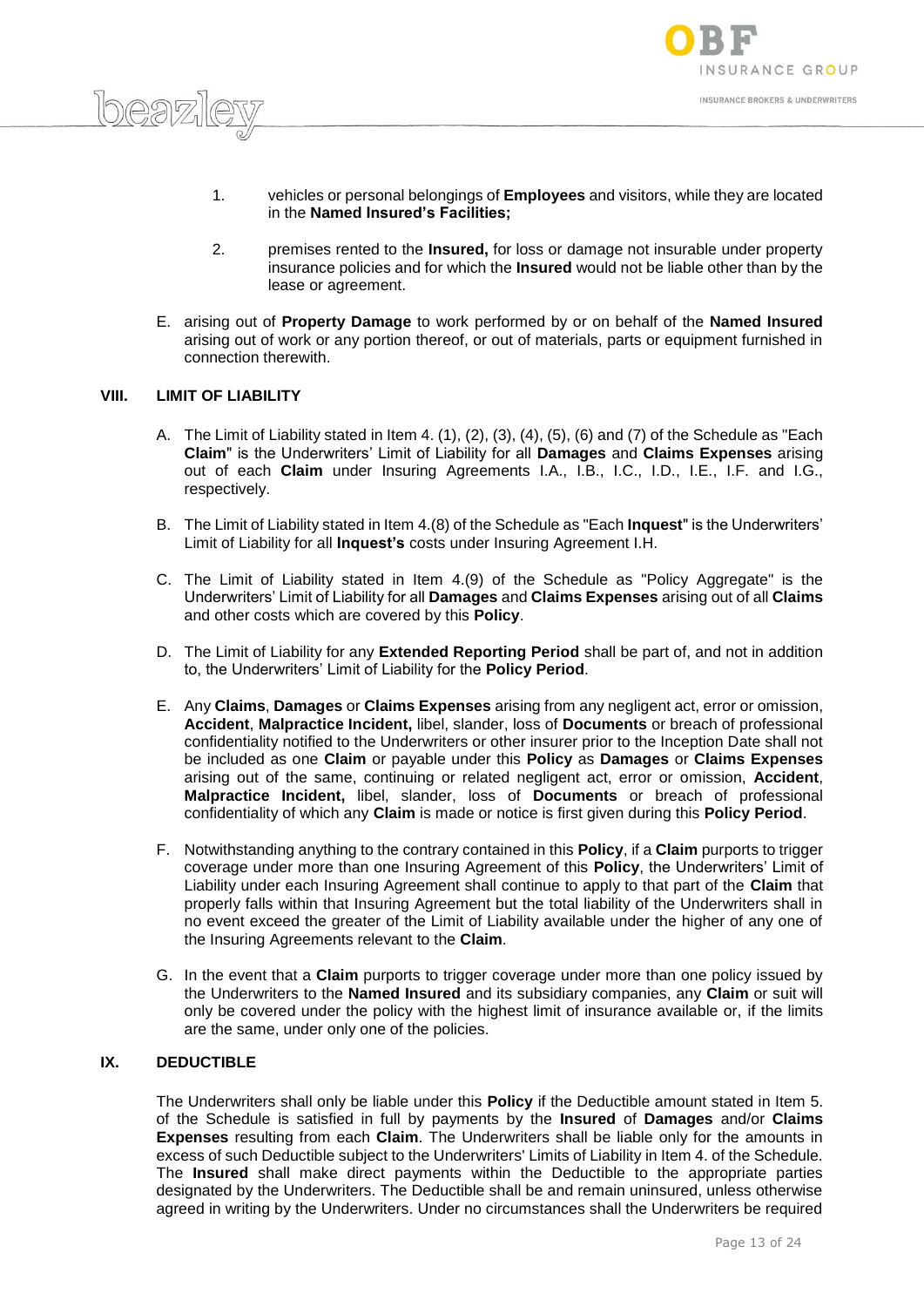

 $h$ eg $\nabla$ 

to pay the Deductible, but the Underwriters may do so at their sole discretion and may then collect the Deductible from the **Insured**. The existence of any other insurance shall not affect or abrogate the obligation of the **Insured** to pay the Deductible.

# **X. MEDICAL PRACTITIONERS**

The **Named Insured** shall ensure and record that throughout the **Policy Period**:

- A. all **Medical Practitioners** during all their professional activities for the **Named Insured**  maintain a relevant license approved by the appropriate regulatory, licensing or registration body or equivalent in respect of their area of practice;
- B. all **Medical Practitioners** maintain membership of their respective applicable professional association, if this membership is legally required; and
- C. all **Medical Practitioners** for whose acts, errors or omissions the **Insured** may be liable are otherwise fully insured (in accordance with the usual standards for **Medical Practitioners** and on no worse terms than required by their appropriate regulatory or professional association or body) for their own professional errors, omissions or negligence.
- D. all nurses engaged by the **Insured** or acting on the **Insured's** behalf maintain registration with the Nursing and Midwifery Council (NMC) and/or An Bord Altranais.

## **XI. MEDICAL EQUIPMENT**

Any tool or implement used or intended for use in or about the conduct of the **Insured**'s **Business** and which is intended to be in contact with bodily fluid (whether human or animal) or penetrate tissue (whether human or animal) shall be:

- 1. handled, used and stored in accordance with the manufacturers' instructions, and
- 2. where approved by the manufacturers and by the Department of Health or equivalent to be used more than once, sterilised prior to each such use:
	- (i) using only sterilised apparatus specifically approved by the manufacturer and in accordance with instructions, recommendations or guidelines of such manufacturer
	- (ii) in accordance with Department of Health guidelines or equivalent.

Any surface which such device is likely to come into contact with or which has been in contact with bodily fluid (whether human or animal) or tissue (whether human or animal) shall be disinfected in accordance with the manufacturers instructions and Department of Health guidance or equivalent.

#### **XII. NOTICE OF CLAIM, OR CIRCUMSTANCE THAT MIGHT LEAD TO A CLAIM**

The following is an **IMPORTANT CONDITION** under this **Policy**. Coverage under this **Policy** will not be available unless the **Insured** complies with this important condition:

A. The **Insured** shall notify the Underwriters in writing as soon as reasonably practicable through persons identified in Item 9. of the Schedule of any **Claim** made against the **Insured** during the **Policy Period** and promptly forward every demand, notice, summons, request to attend or other process received by the **Insured** or its representative.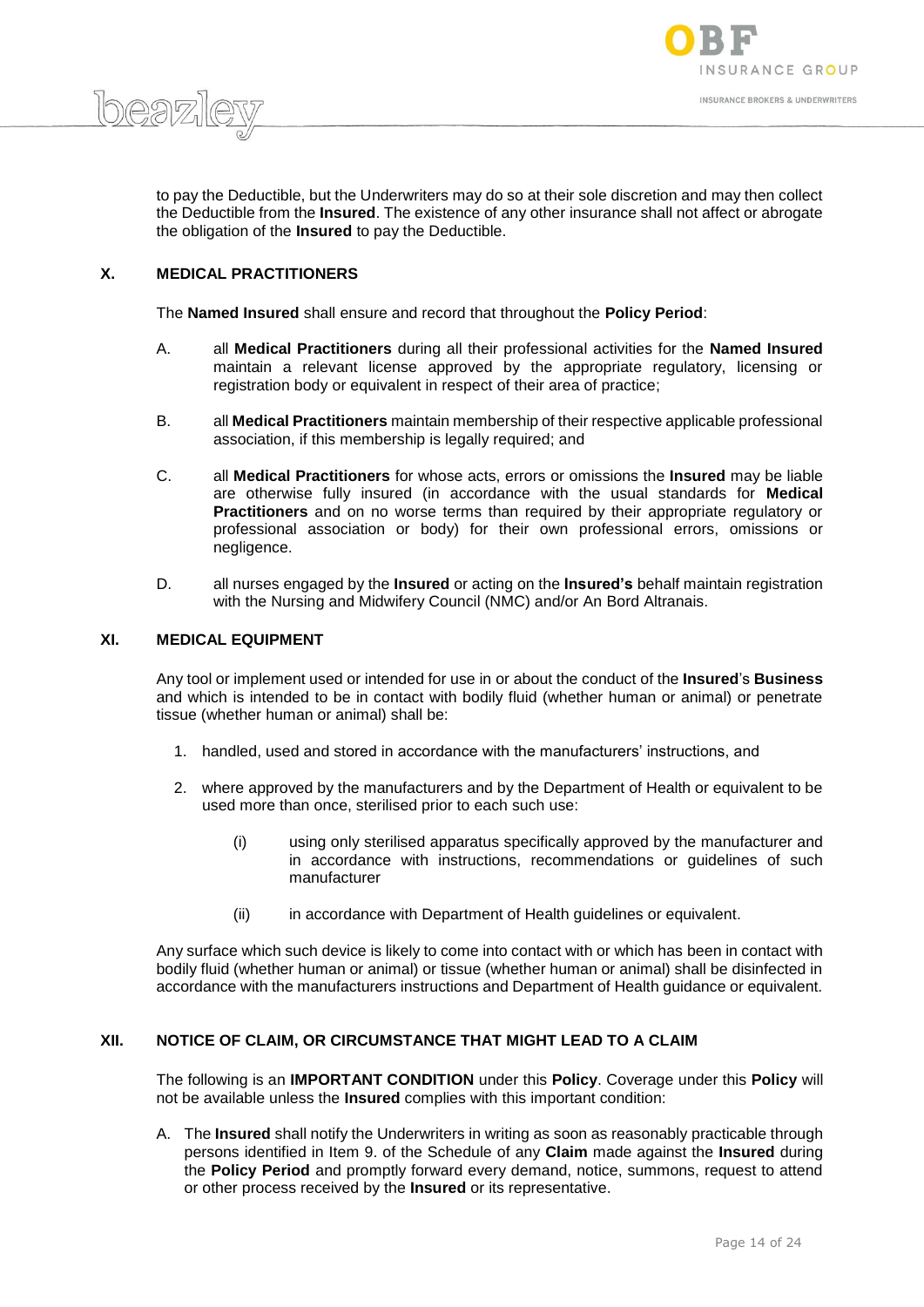

- B. If during the **Policy Period** the **Insured** first becomes aware of a **Circumstance**, it must give written notice to the Underwriters as soon as reasonably practicable through persons identified in Item 9. of the Schedule and during the **Policy Period** of:
	- 1. the specific, negligent act, error, or omission, **Accident, Malpractice Incident,** libel, slander, loss of **Documents,** breach of professional confidentiality;
	- 2. the injury or damage which may result or has resulted from the negligent act, error, or omission, **Accident, Malpractice Incident**, libel, slander, loss of **Documents,** breach of professional confidentiality;
	- 3. the circumstances by which the **Insured** first became aware of the negligent act, error or omission, **Accident** or **Malpractice Incident,** libel, slander, loss of **Documents,**  breach of professional confidentiality; and
	- 4. the names and addresses of all potential claimants, witnesses and any parties potentially involved.
- C. Any subsequent **Claim** made against the **Insured** which is the subject of the written notice above shall be deemed to have been made at the time written notice was first given to the **Underwriters**
- D. A **Claim** or **Circumstance** shall be considered:
	- 1. known to the **Insured** when the **Named Insured's** Chief Executive Officer, Chief Financial Officer, Chief Operating Officer, General Counsel, the Risk Management or Legal Department, or the relevant **Medical Practitioner** first becomes aware of it; and
	- 2. reported to the Underwriters when notice is received by the persons named in Item 9. of the Schedule.

# **XIII. FRAUDULENT ACTS**

 $h$ eaz

If the **Insured** makes a fraudulent claim under this Policy, the Underwriters:

- A. are not liable for any payment for any **Claim**, **Damages, Claims Expenses** or costs; and
- B. may recover from the **Insured** any sums that the Underwriters have paid to the **Insured** in respect of the claim**;** and
- C. may by notice to the **Insured** treat the policy as having been terminated with the effect from the date of the fraudulent act.

If the Underwriters exercise their right under Clause XIII.C above:

- A. the Underwriters shall not be liable to the **Insured** in respect of a relevant event occurring after the date of the fraudulent act. A relevant event is anything that gives rise to the Underwriters' liability under this Policy (such as the occurrence of a loss, the making of a **Claim**, or the notification of a potential **Claim**): and
- B. The Underwriters need not return any of the premium paid.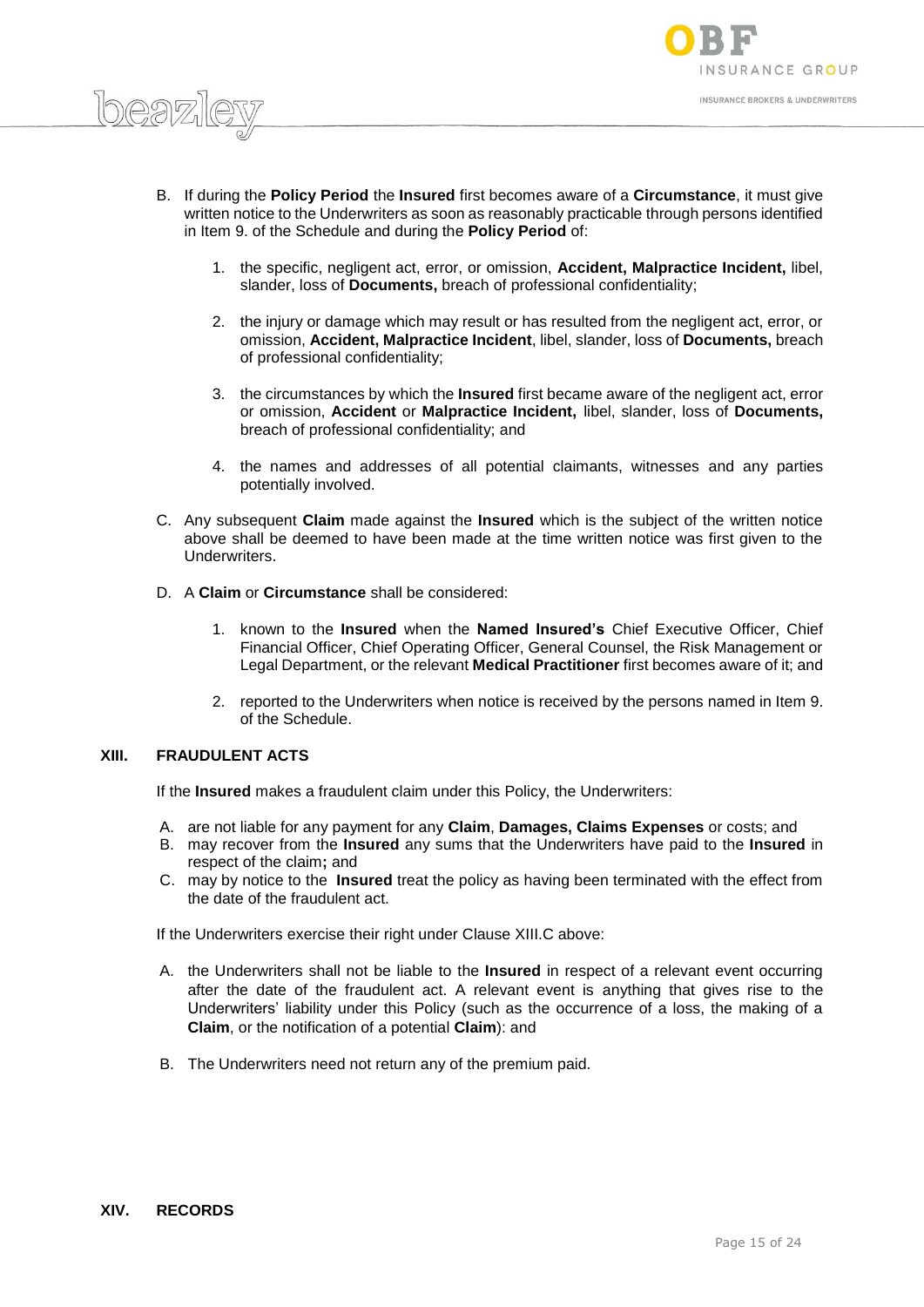



The **Insured** shall at all times:

- A. maintain accurate descriptive records of all **Business** and equipment used in procedures which shall be available for inspection and use by the Underwriters or their duly appointed representatives insofar as they relate to any **Claim** hereunder; and
- B. retain the records referred to in A. above for a period of at least ten (10) years from the date of treatment and, in the case of a minor, for a period of at least ten (10) years after that minor attains majority.

# **XV. ASSISTANCE AND CO-OPERATION OF THE INSURED**

The following is an **IMPORTANT CONDITION** under this **Policy**. Coverage under this **Policy** will not be available unless the **Insured** complies with this condition:

- A. The **Insured** shall cooperate with the Underwriters in all investigations, including investigations regarding the **Proposal** for and coverage under this **Policy**. The **Insured** shall execute or cause to be executed all papers and render all reasonable assistance as requested by the Underwriters.
- B. Upon the Underwriters' request, the **Insured** shall assist in making settlements, in the conduct of suits and in enforcing any right of contribution or indemnity against any person or organisation who may be liable to the **Insured** because of negligent acts, errors or omissions, **Accidents, Malpractice Incidents,** libel, slander, loss of **Documents** or breaches of professional confidentiality which may be covered by this **Policy**; and the **Insured** shall attend hearings and trials and assist in securing and giving evidence and obtaining the assistance and attendance of witnesses, the execution of all documentation, and to allow for compliance with any Practice Directions, Civil Procedure Rules, Pre-Action Protocols, or similar.
- C. The **Insured** shall not admit liability, make any payment, assume any obligations, incur any expense, enter into any settlement, consent to any judgment or award or dispose of any **Claim** in excess of the Deductible, or agree to any finding, without the consent of the Underwriters; and
- D. No action shall be brought against the Underwriters until the amount of the **Insured's** obligation to pay shall have been finally determined either by judgment or award against the **Insured** after actual trial or arbitration, or by written agreement of the **Insured**, the claimant and the Underwriters.
- E. The **Insured** shall not disclose to any person any of the terms of this **Policy** without written consent of the Underwriters.

Expenses incurred by the **Insured** in assisting and cooperating with the Underwriters in accordance with this clause do not constitute **Claims Expenses** under the **Policy**.

# **XVI. COOLING OFF PERIOD AND CANCELLATION**

- A. The **Insured** is entitled to cancel this **Policy** by sending notice to the other party within 14 days of the Inception Date without giving a reason. Providing the **Insured** has not made any claims, the Underwriters will allow a proportionate return of the premium for any unexpired **Policy Period** for which the **Insured** has paid.
- B. This **Policy** may be cancelled by the **Named Insured** or by the Underwriters by sending notice to the other party stating when, not less than thirty (30) days thereafter, cancellation shall be effective (except that (i) the **Named Insured** shall not be entitled to cancel this **Policy** if a **Claim** has been made at the date of giving such thirty days' notice, or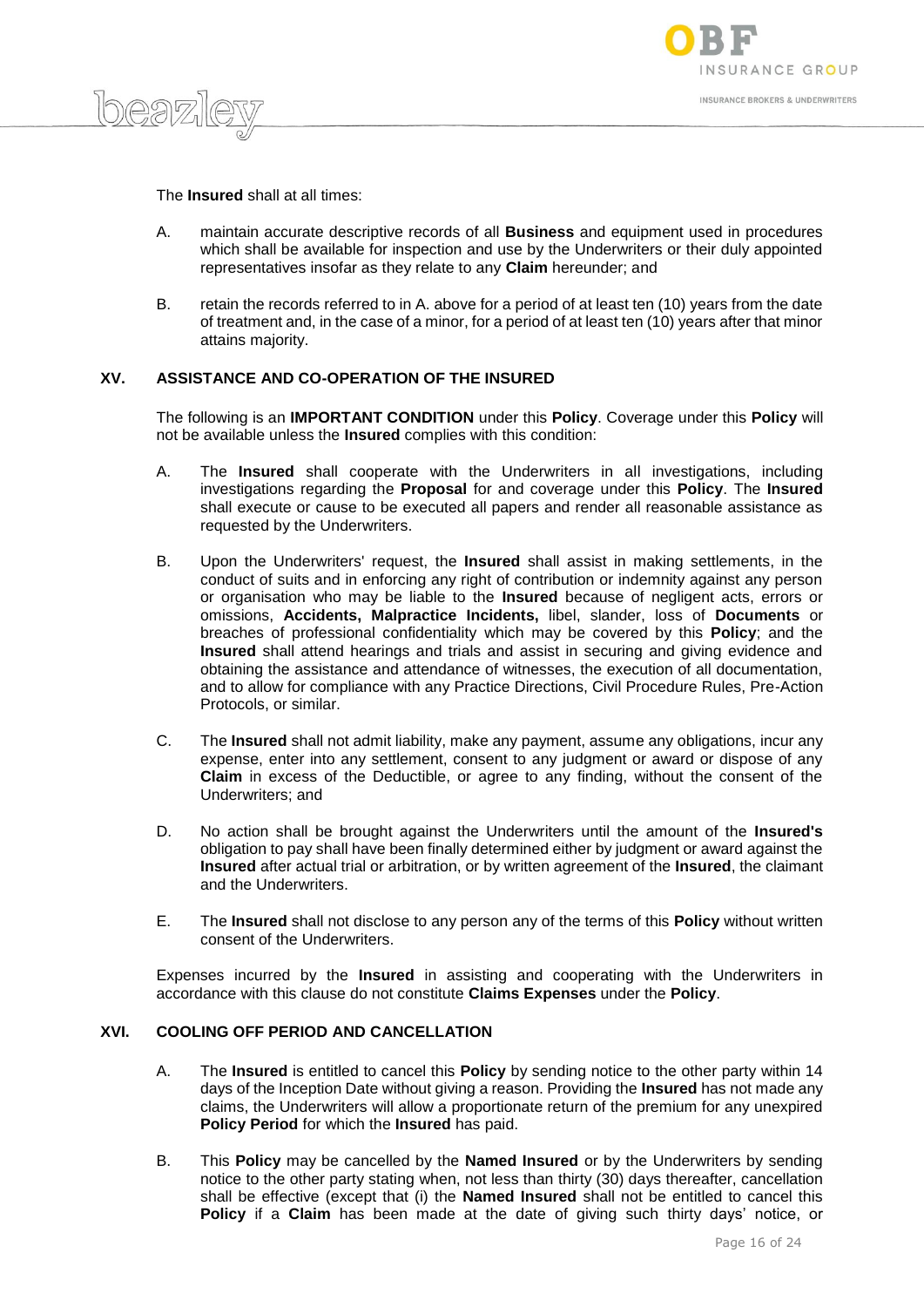

**Circumstance** then notified to the Underwriters, and (ii) the Underwriters shall not be entitled to cancel any part of the **Extended Reporting Period** except for non-payment of premium).

- C. Any failure of the **Named Insured** to pay the Premium when due may allow the underwriters to cancel this **Policy,** giving seven (7) days' notice to the **Named Insured** stating the effective date and hour of cancellation**.** In these circumstances, the Underwriters shall be entitled to set off any sum held by them in the discharge of any of the **Insured's** obligations to the Underwriters.
- D. If this **Policy** is cancelled the Expiry Date of this **Policy** shall be amended to be the effective date of such cancellation.
- E. If this **Policy** is cancelled**:**

 $h$ eaz

- 1. by the **Named Insured,** the Underwriters shall retain the short rate proportion of the Premium for the period this **Policy** has been in force, calculated in accordance with the Underwriters' Short Rate Cancellation Table then in force, and all of the Premium in respect of any **Extended Reporting Period** (if applicable); or
- 2. by the Underwriters, they shall retain the pro rata proportion of the Premium for the period this **Policy** has been in force.
- F. Notice of cancellation by the Underwriters shall be effective even though the Underwriters make no payment or tender of return premium with such notice.

#### **XVII. PREMIUM PAYMENT WARRANTY**

The following warranty is a term that defines the risk as a whole:

The **Named Insured** must pay all premiums under this policy on the date shown in Item 6. of the Schedule. If the Underwriters do not receive payment of such premium by midnight (local standard time) on the premium due date, this **Policy** will be suspended until the **Insured** complies with this warranty.

# **XVIII. ARBITRATION AND CHOICE OF LAW**

Any dispute concerning this **Insurance** shall be the subject of arbitration in accordance with the ARIAS Rules prior to recourse to any court of law. The seat of the arbitration shall be in London, and the arbitration tribunal shall apply the laws of England and Wales as the proper law of this **Insurance** and the procedural and supervisory law of the arbitration.

## **XIX. MATERIAL ALTERATIONS**

The **Named Insured** must tell the Underwriters as soon as reasonably possible of any material change or changes in circumstances during the **Policy Period** that increases the risk covered and/or any material change in the matters declared to the Underwriters**.** The Underwriters will not provide any indemnity in respect of liability arising from such material change in the matters declared to the Underwriters unless the Underwriters have agreed in writing to accept the altered risk.

#### **XX. INNOCENT INSURED**

Whenever coverage under this **Insurance** would be excluded, suspended or lost owing to: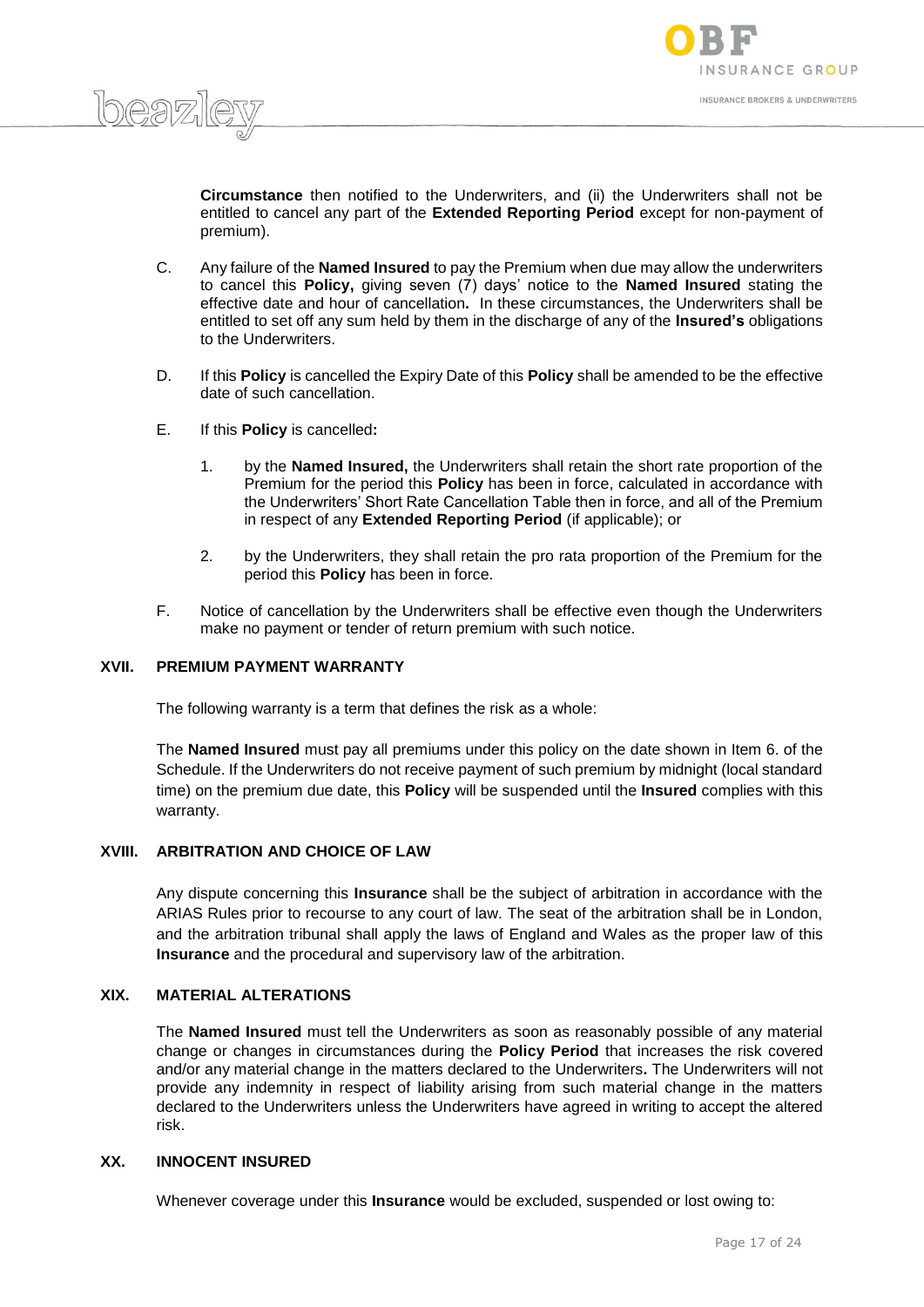



- A. the application of V.**,** Exclusion L., relating to intentional, criminal, dishonest, fraudulent or malicious acts, errors or omissions by any **Insured**; or
- B. non-compliance with any condition relating to the giving of notice to the Underwriters where an **Insured** is in default solely as a result of the failure of another **Insured** so to comply;

such insurance coverage as would otherwise be afforded under this **Policy** shall remain in effect with respect to those **Insureds** who did not personally participate in, or acquiesce in or remain passive after having personal knowledge of, (a) one or more of the acts, errors or omissions described in any such exclusion, or (b) such failure to give notice;

provided that after becoming aware of such act, error or omission or any failure to give notice, any such **Insured** shall inform the Underwriters immediately in writing of such event, and shall not be entitled to the benefit of this clause if it fails to do so.

# **XXI. EXTENDED REPORTING PERIOD**

- A. If either party cancels or this **Insurance** is not renewed**:**
	- 1. notwithstanding the requirement in Clause XII. A to notify the Underwriters as soon as reasonably practicable, the **Insured** shall have fourteen (14) days from the Expiry Date of the **Policy Period** to notify the Underwriters of **Claims** made against the **Insured** during the **Policy Period**. Any such **Claim** not so notified will not be payable by the Underwriters under this **Policy**.
	- 2. the **Named Insured** shall have the right, exercisable on written notice within 14 days of such cancellation or non-renewal of the Policy and upon payment of an additional Premium calculated at that percentage shown in Item 7(a) of the Schedule of the total Premium for this **Policy**, to a temporal extension of the coverage granted by this **Policy** for the period specified in Item 7(b) of the Schedule with respect to any **Claim** first made against any **Insured** during the **Policy Period** or **Extended Reporting Period**. Such additional Premium must be received by the Underwriters within thirty (30) days of such cancellation or expiry and if not so received the **Named Insured** shall not have any right to any **Extended Reporting Period**, and if exercised the **Extended Reporting Period** will replace the grace period provided above to the **Insured** to notify **Claims**.
- B. The Limit of Liability for the **Extended Reporting Period** shall be part of, and not in addition to, the Underwriters' Limit of Liability for the **Policy Period**.
- C. The quotation by the Underwriters of a different premium or Deductible or Limit of Liability or changes in the **Policy** language for the purpose of renewal shall not constitute a refusal to renew by the Underwriters.
- D. The right to the **Extended Reporting Period** shall not be available to the **Named Insured** where cancellation or non-renewal by the Underwriters is due to non-payment of Premium or failure of an **Insured** to pay such amounts in excess of the applicable Limit of Liability or within the applicable Deductible or other material breach of this **Policy**.
- E. All notices and Premium payments with respect to the **Extended Reporting Period** shall be directed to the Underwriters through the entity named in Item 9. of the Schedule.
- F. At the commencement of the **Extended Reporting Period**, the entire Premium shall be deemed earned, and in the event the **Named Insured** terminates the **Extended Reporting Period** prior to its natural expiry, the Underwriters will not be liable to return any Premium paid for the **Extended Reporting Period**.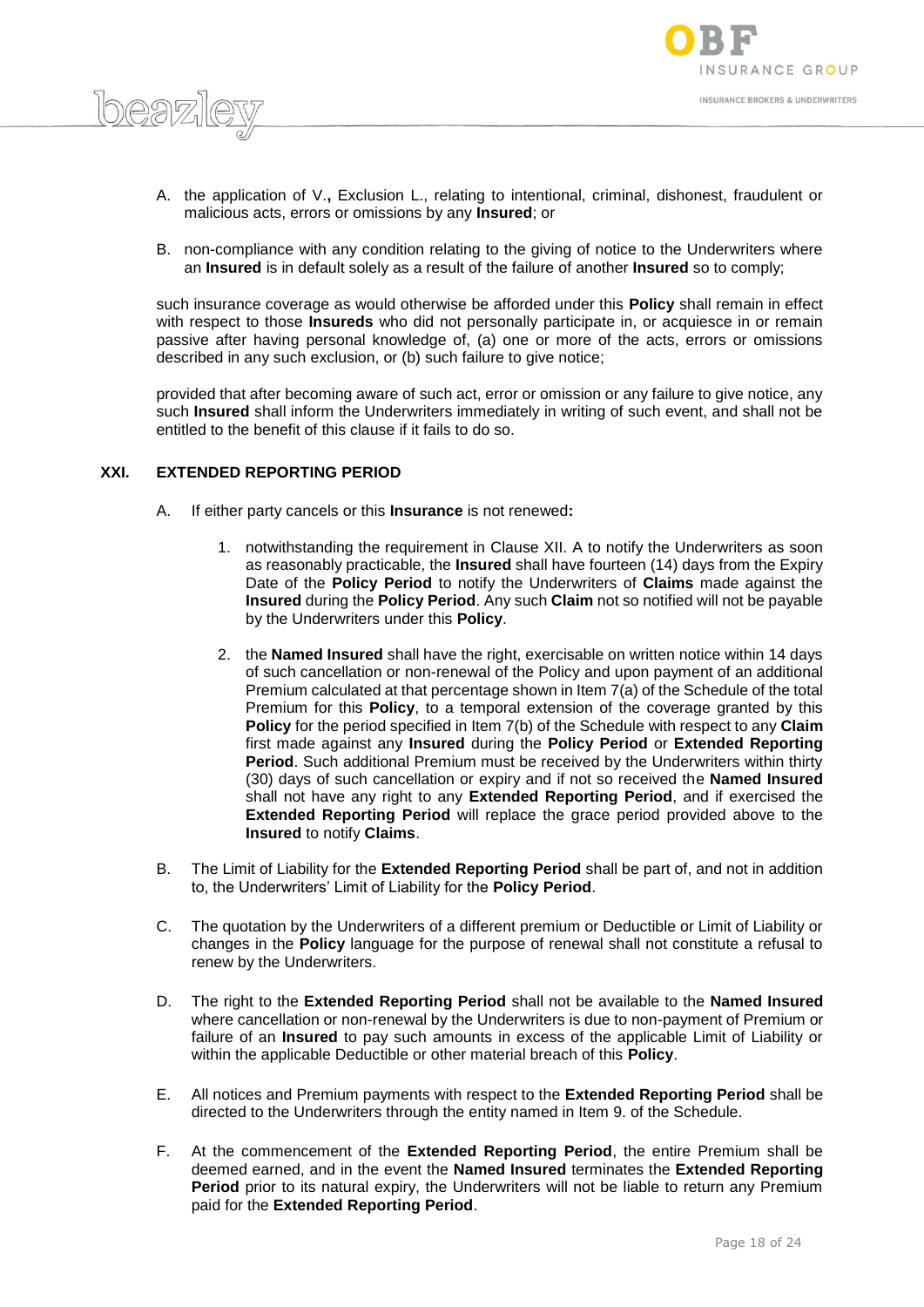



# **XXII. OTHER INSURANCE**

This **Insurance** shall apply in excess of any other valid and collectible insurance or self-insurance, or of any kind of indemnity including one provided by any medical defence organisation or any similar scheme and available to any **Insured**, unless such other insurance is written only and identified as specific excess insurance over the Limit of Liability of this **Policy**.

If there is any other such insurance at the time of any event giving rise to a **Claim** under this **Policy** the **Insured** shall promptly provide the Underwriters in writing with full details of such other insurance, including the identity of the insurer and the policy number, and such further information as the Underwriters may reasonably require.

## **XXIII. SUBROGATION**

The Underwriters shall be subrogated to the extent of their liability under this **Insurance** to all the **Insured's** rights of recovery against any person or organisation, and the **Insured** shall execute and deliver instruments and papers and do whatever is necessary to secure such rights. The **Insured** shall do nothing before or after the payment of **Damages** or **Claims Expenses** by the Underwriters to prejudice such rights and shall take all reasonable steps to maintain them including positive action where necessary. The obligations of the **Insured** under this Clause XXIII. shall survive this **Policy**.

Any subrogated recovery shall first be paid to the Underwriters to the extent of any **Claims Expenses** paid by them, with the balance then being paid to the **Insured** for any uninsured loss in excess of the Limit of Liability, then to the Underwriters to the extent they have paid **Damages** in excess of the Deductible, and then to the **Insured** in respect of the Deductible.

Notwithstanding the above the Underwriters may at any time request an assignment from the **Insured** of any cause of action that the **Insured** may have against any third party in respect of which it has been, or appears likely to be, indemnified by the Underwriters, which the **Insured** shall promptly effect.

## **XXIV. MERGERS AND ACQUISITIONS**

- A. If, during the **Policy Period,** the **Named Insured** acquires an entity (including its **Subsidiaries**) or employs or is joined as part of its operations by more than the number of **Medical Practitioners** or Other Staff or purchases assets or acquires liabilities specified in Item 14. and 15. of the Schedule, and
	- 1. the revenues of the acquired entity or such assets or liabilities immediately prior to the date of completion of such acquisition do not exceed 10% of the **Named Insured's** annual revenues or assets respectively as specified in its most recent application for insurance to the Underwriters;
	- 2. the business operations of the acquired entity are of a similar nature to those of the **Named Insured** as specified in such recent application;
	- 3. the total number of **Medical Practitioners** employed by the **Named Insured** does not increase by more than 20% or 15 (whichever is less); and
	- 4. the operations of the acquiring or acquired entity are primarily located in the same country as the **Named Insured**;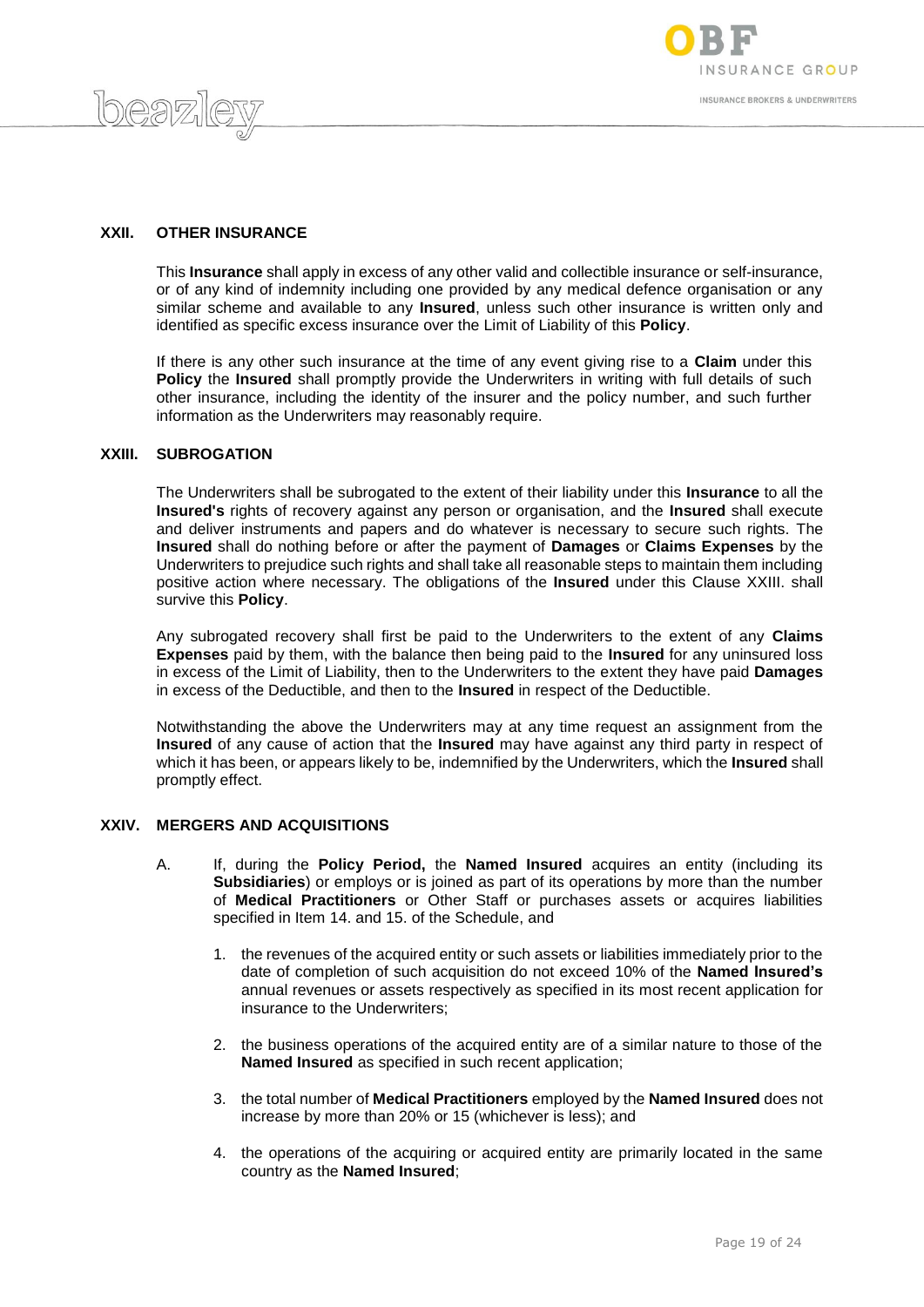

then this **Policy** will automatically cover the acquired entity from the date of completion of such acquisition but only for **Malpractice Incidents, Accidents,** negligent acts, errors or omissions, libel, slander, loss of **Documents** or breach of professional confidentiality that take place subsequent to completion of such acquisition. In the event that immediately prior to the date of completion of any such acquisition the total amount of revenues or assets of all acquiring and acquired entities during the **Policy Period** would exceed 25% of the **Named Insured's** annual revenues or assets respectively as specified in such application, Paragraph A above shall no longer apply and any further acquisitions will be subject to Paragraph B below.

B. If during the **Policy Period** the **Named Insured** acquires an entity that does not fall within the criteria detailed in Paragraph A above, or where Paragraph A above no longer applies by virtue of the provision contained in its last sentence, this **Policy** shall not apply after the date of completion of such acquisition and the **Named Insured** shall be required to give written notice to the Underwriters prior to the completion of such acquisition by or of the **Named Insured**, and to negotiate with the Underwriters in respect of the additional premium payable and the imposition of any amended terms and conditions in respect of any insurance similar to that provided hereunder that it may require.

## **XXV. ASSIGNMENT**

 $h$ eaz

The interest hereunder of any **Insured** is not assignable except as requested by the Underwriters, who may at any time request an assignment from the **Insured** of any cause of action that the **Insured** may have against any third party in respect of which it has been or appears likely to be indemnified by the Underwriters.

#### **XXVI. SEVERAL LIABILITY**

The subscribing Underwriters' obligations under contracts of insurance to which they subscribe are several and not joint and are limited solely to the extent of his or her individual subscriptions. The subscribing Underwriters are not responsible for the subscription of any co-subscribing Underwriter who for any reason does not satisfy all or part of its obligations.

#### **XXVII. CURRENCY**

All Premiums and **Claims** under this **Policy** are payable in the currency stated in Item 11. of the Schedule.

## **XXVIII. DUTY TO MITIGATE**

In the event of any **Malpractice Incident**, negligent act, error or omission, breach of professional confidentiality, any libel or slander or **Inquest,** or any **Circumstance**, the **Insured** shall promptly, at their expense, take all reasonable steps to prevent any other or further **Bodily Injury** or arising out of the same or similar negligent act, error, omission or conditions giving rise to such **Malpractice Incident,** financial loss arising out of the same negligent act, error or omission, damages arising of the same breach of professional confidentiality, libel and slander or **Circumstance**.

## **XXIX. NAMED INSURED AS AGENT**

The **Named Insured** shall be considered the agent of all **Insureds**, and shall act on behalf of all **Insureds** with respect to the giving of or receipt of all notices relating to this **Policy**, the acceptance of any endorsements to this **Policy**, and the **Named Insured** shall be responsible for the payment of all Premiums and Deductibles.

#### **XXX. CONTRACTS (RIGHTS OF THIRD PARTIES) ACT 1999**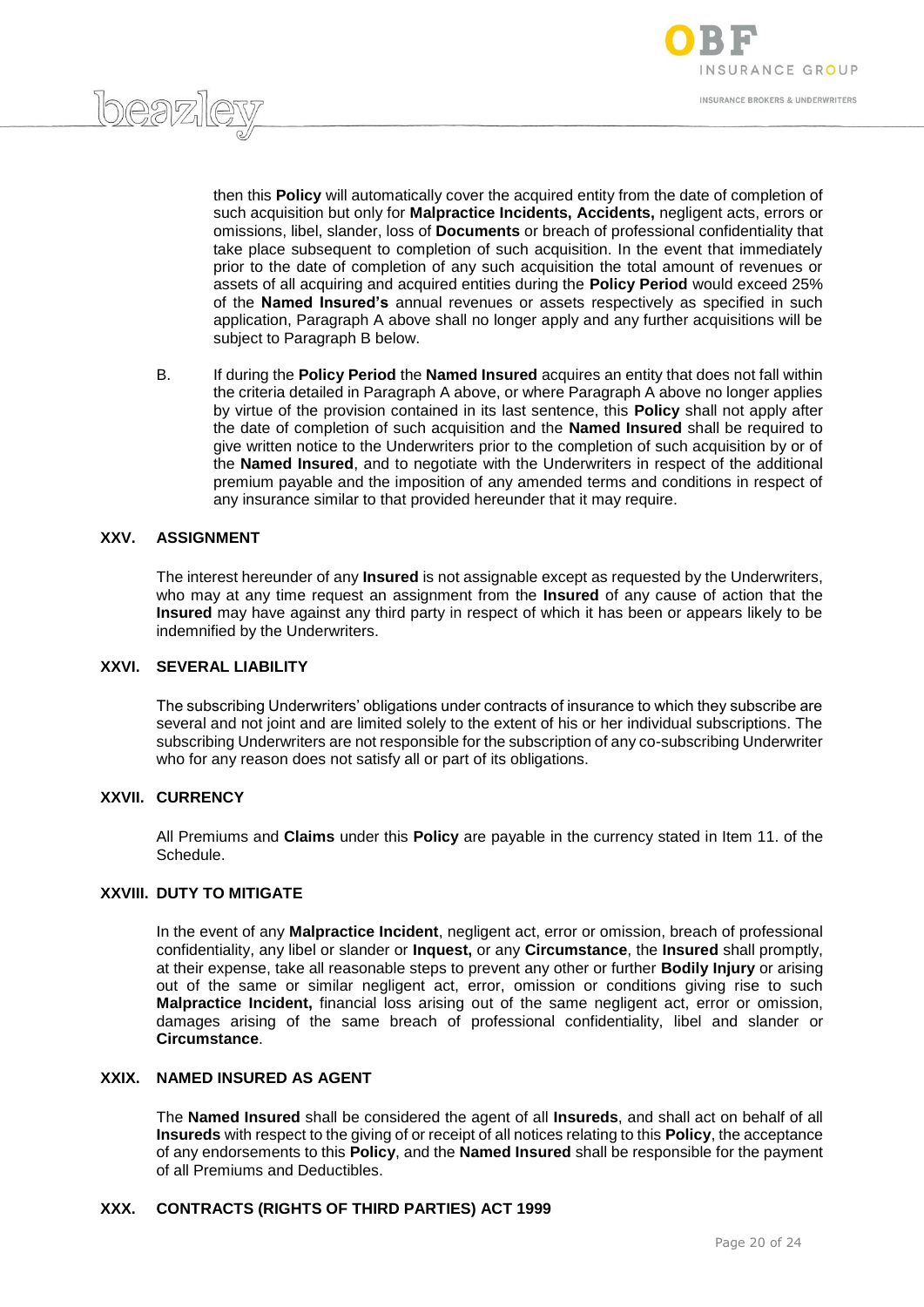



The Contracts (Rights of Third Parties) Act 1999 shall not apply to this **Policy** and a person who is not a party to this **Policy** has no rights under the Contracts (Rights of Third Parties) Act 1999 to enforce any term of this **Policy**, unless an **Insured** .

# **XXXI. GENERAL CONDITION**

Throughout this **Policy**:

- A. The singular includes the plural, and the masculine includes the feminine, and vice versa;
- B. "Including" and "include(s)" mean without limitation;
- C. Any obligation or payment owed by the Underwriters shall in every case be subject to the Limits of Liability specified in Item 4. of the Schedule;
- D. Any reference to legislation shall include any similar or equivalent or related foreign, federal, state, provincial or local law, ordinance or regulation, any amendments, and any rules or regulations or executive orders promulgated thereunder, or by agencies or similar bodies thereof;
- E. Any reference to a regulatory or investigative or other state or local governmental body shall include any similar or related agency or body;
- F. Any requirement for notification to the Underwriters or the **Insured** shall be discharged if sent by email to the address specified in Item 9. of the Schedule (or other designated address), if received and there capable of being easily read;
- G. The descriptions in the headings and subheadings of this **Policy** are solely for convenience, and form no part of the terms and conditions of coverage;
- H. All or part of any provision of this **Policy** which is or becomes void or illegal, invalid or unenforceable by a court or other competent body under the law of any applicable jurisdiction shall be deleted. The parties shall use their best efforts to agree a replacement for the provision deleted which achieves as far as possible the same effect as would have been achieved by the deleted provision had it remained enforceable, and if unable to agree such replacement provision shall proceed to arbitration in accordance with Clause XVIII**.**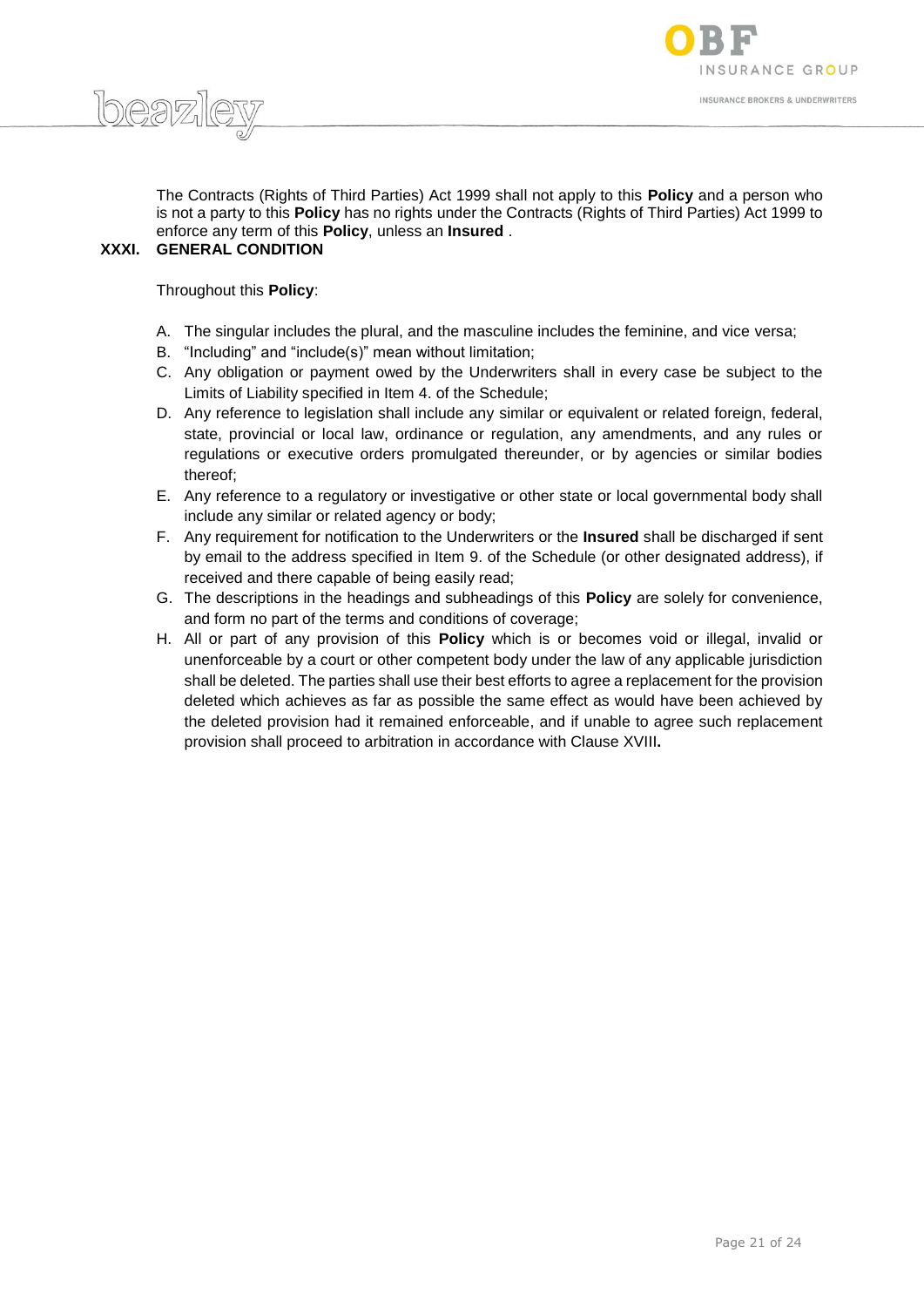

# **DATA PROTECTION SHORT FORM INFORMATION NOTICE**

Your personal information notice

#### *Who we are*

beazi

We are Lloyd's Insurance Company S.A. identified in the contract of insurance and/or in the certificate of insurance.

#### *The basics*

We collect and use relevant information about you to provide you with your insurance cover or the insurance cover that benefits you and to meet our legal obligations.

This information includes details such as your name, address and contact details and any other information that we collect about you in connection with the insurance cover from which you benefit. This information may include more sensitive details such as information about your health and any criminal convictions you may have.

In certain circumstances, we will need your consent to process certain categories of information about you (including sensitive details such as information about your health and any criminal convictions you may have). Where we need your consent, we will ask you for it separately. You do not have to give your consent and you may withdraw your consent at any time by sending an e-mail to

[data.protection@lloyds.com](mailto:data.protection@lloyds.com) (without however affecting the lawfulness of processing based on consent prior to its withdrawal). However, if you do not give your consent, or you withdraw your consent, this may affect our ability to provide the insurance cover from which you benefit and may prevent us from providing cover for you or handling your claims.

The way insurance works means that your information may be shared with, and used by, a number of third parties in the insurance sector for example, insurers, insurance agents or insurance brokers, reinsurers, loss adjusters, sub-contractors, regulators, law enforcement agencies, fraud and crime prevention and detection agencies and compulsory insurance databases. We will only disclose your personal information in connection with the insurance cover that we provide and to the extent required or permitted by law.

#### *Other people's details you provide to us*

Where you provide us or your insurance agent or insurance broker with details about other people, you must provide this notice to them.

#### *Want more details?*

For more information about how we use your personal information please see our full privacy notice, which is available in the Privacy section of our website [www.lloyds.com/news-and-risk-insight/lloyds](http://www.lloyds.com/news-and-risk-insight/lloyds-subsidiary-in-brussels)[subsidiary-in-brussels](http://www.lloyds.com/news-and-risk-insight/lloyds-subsidiary-in-brussels) or in other formats on request.

#### *Contacting us and your rights*

You have rights in relation to the information we hold about you, including the right to access your information. If you wish to exercise your rights, discuss how we use your information or request a copy of our full privacy notice(s), please contact us. Alternatively, you may contact the insurance agent or insurance broker that arranged your insurance at:

## *OBF Insurance Group, Bridge House, Baggot Street Bridge, Dublin 4*

You also have the right to lodge a complaint with your competent data protection authority, but we encourage you to contact us before.

LBS0046 1 January 2019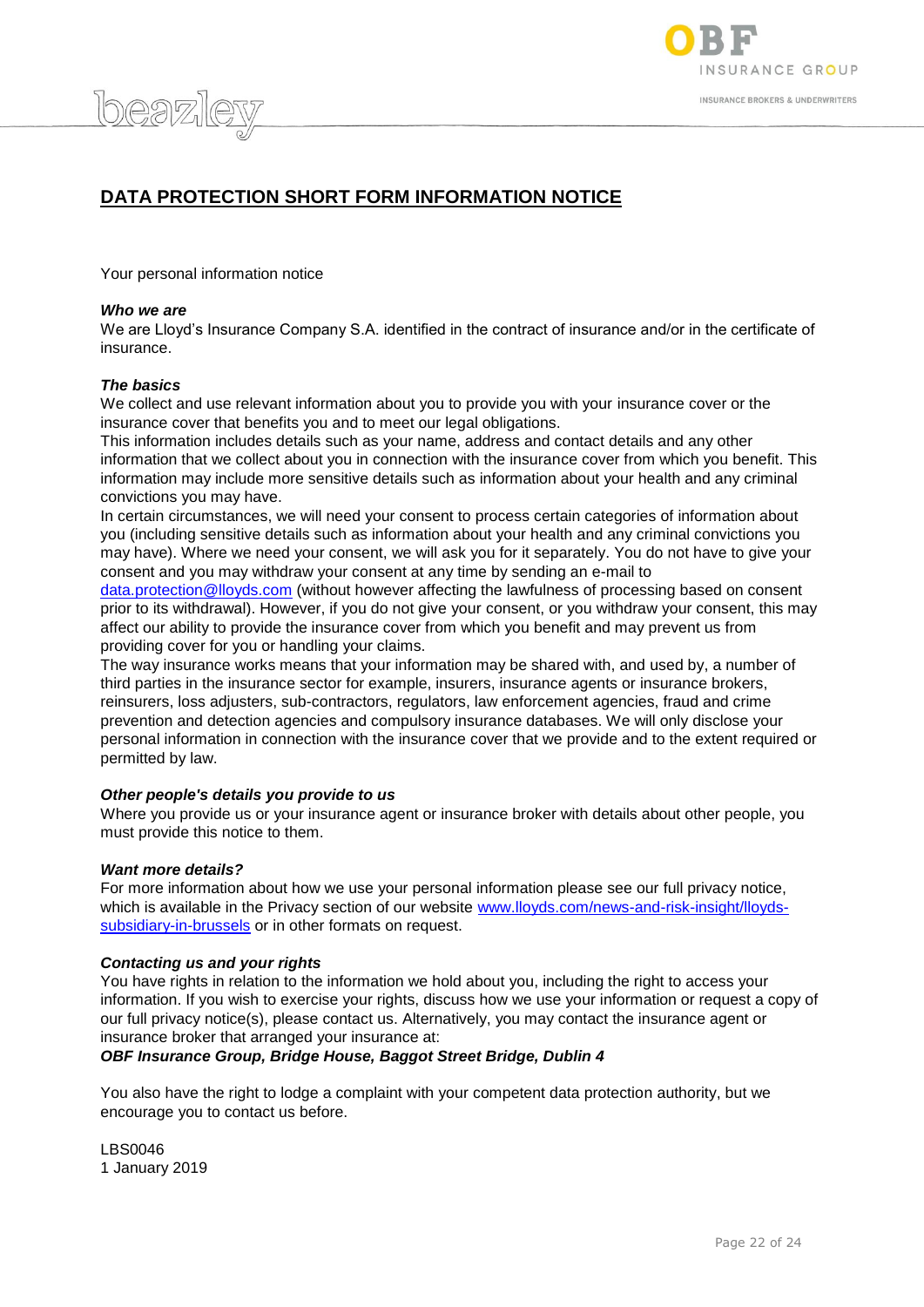

SURANCE GROUP **INSURANCE BROKERS & UNDERWRITERS** 

## **In the event that you wish to make a complaint**

Any complaint should be addressed to:

 OBF Insurance Group Ltd, Bridge House, Baggot Street Bridge Dublin 4. Ireland.

Tel:+353 1 660 1033 E-Mail: [info@obf.ie](mailto:info@obf.ie)

Your complaint will be acknowledged, in writing, within 5 (five) business days of the complaint being made. **You** will also be informed of the name of one or more individuals that will be **your** point of contact regarding **your** complaint until the complaint is resolved or cannot be progressed any further. **You** will be provided with an update on the progress of the investigation of **your** complaint, in writing, within twenty business days of the complaint being made.

A decision on **your** complaint will be provided to **you,** in writing, within 40 (forty) business days of the complaint being made.

Should **you** remain dissatisfied with the final response or if **you** have not received a final response within 40 (forty) business days of the complaint being made, **you** may be eligible to refer **your** complaint to the Financial Services and Pensions Ombudsman (FSPO). The contact details are as follows:

Financial Services and Pensions Ombudsman Lincoln House Lincoln Place Dublin 2 D02 VH29 Republic of Ireland

Tel: +353 1 6 567 7000 E-mail: [info@fspo.ie](mailto:info@fspo.ie) Website: [www.fspo.ie](http://www.fspo.ie/)

If you have purchased **your** contract online **you** may also make a complaint via the EU's online dispute resolution (ODR) platform. The website for the ODR platform is [www.ec.europa.eu/odr.](http://www.ec.europa.eu/odr)

The complaints handling arrangements above are without prejudice to **your** right to commence a legal action or an alternative dispute resolution proceeding in accordance with your contractual rights.

LBS0027 01/01/2019